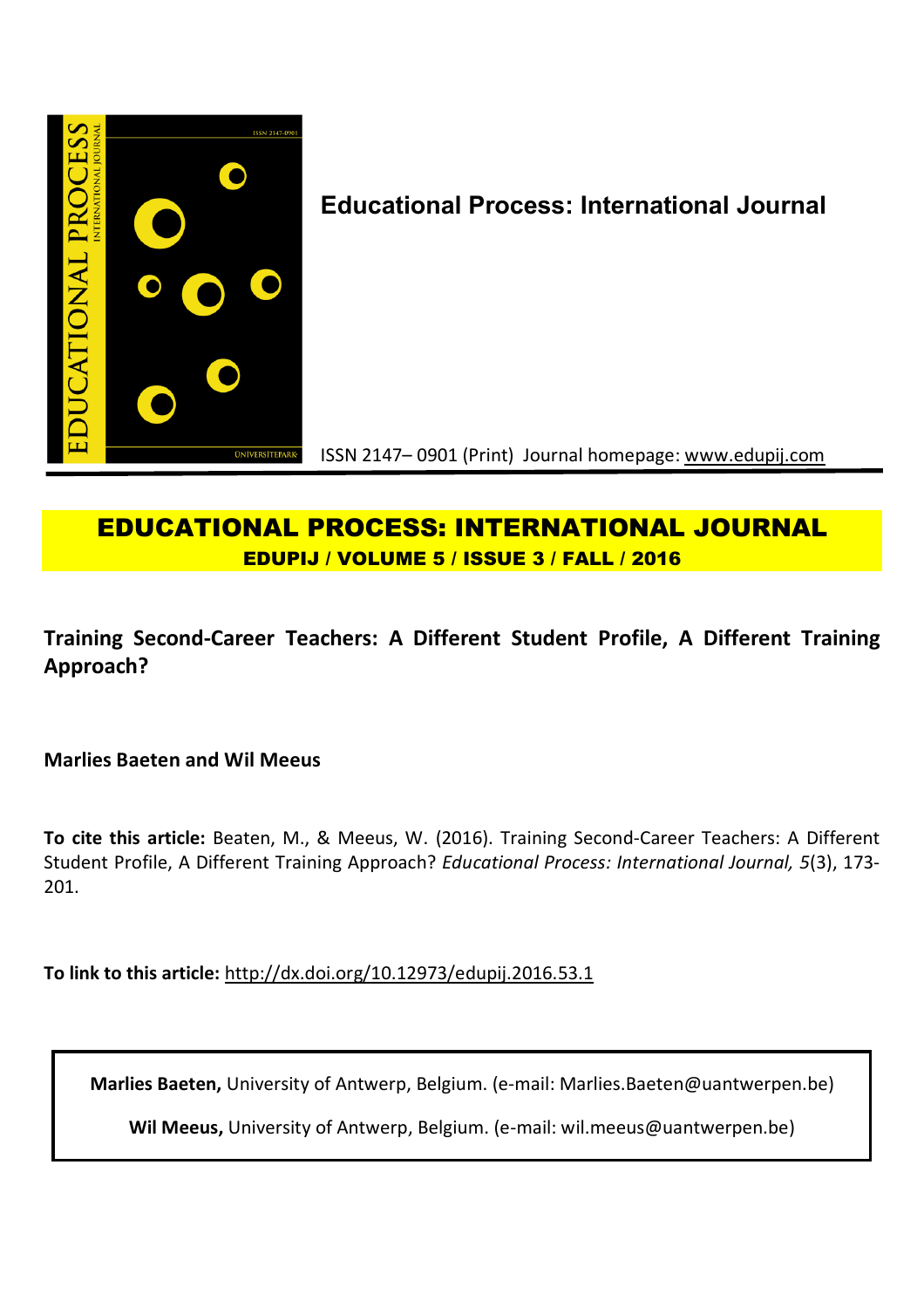# **Training Second-Career Teachers: A Different Student Profile, A Different Training Approach?**

## MARLIES BAETEN and WIL MEEUS

### **Abstract**

Second-career teachers are career changers who leave their current jobs to become teachers. This study conducts a narrative literature review which explores the student profiles of these teachers, asking how they differ from school leavers entering teacher education. The literature review also explores the characteristics of training approaches that are most suitable for second-career teachers based on their general student profile. Results show that second-career teachers are older, have strong intrinsic motivation, possess a wide range of knowledge and skills, have a self-directed and application-oriented approach to learning and teaching, and appreciate peer support. They benefit from teacher education programs that are flexible and include a preparatory period, that transfer their expertise into the teaching profession, provide opportunities for self-directed learning and peer support, integrate coursework and field experience, offer a significant amount of field experience and provide intensive mentoring support.

**Keywords:** second-career teacher, career changer, teacher education program, teacher training.

 $Xef$  DOI: 10.12973/edupij.2016.53.1

………………………………………........….....………………………………...……………

EDUPIJ / ISSN 2147– 0901 © 2016 Copyright © 2016 by ÜNİVERSİTEPARK Limited edupij.com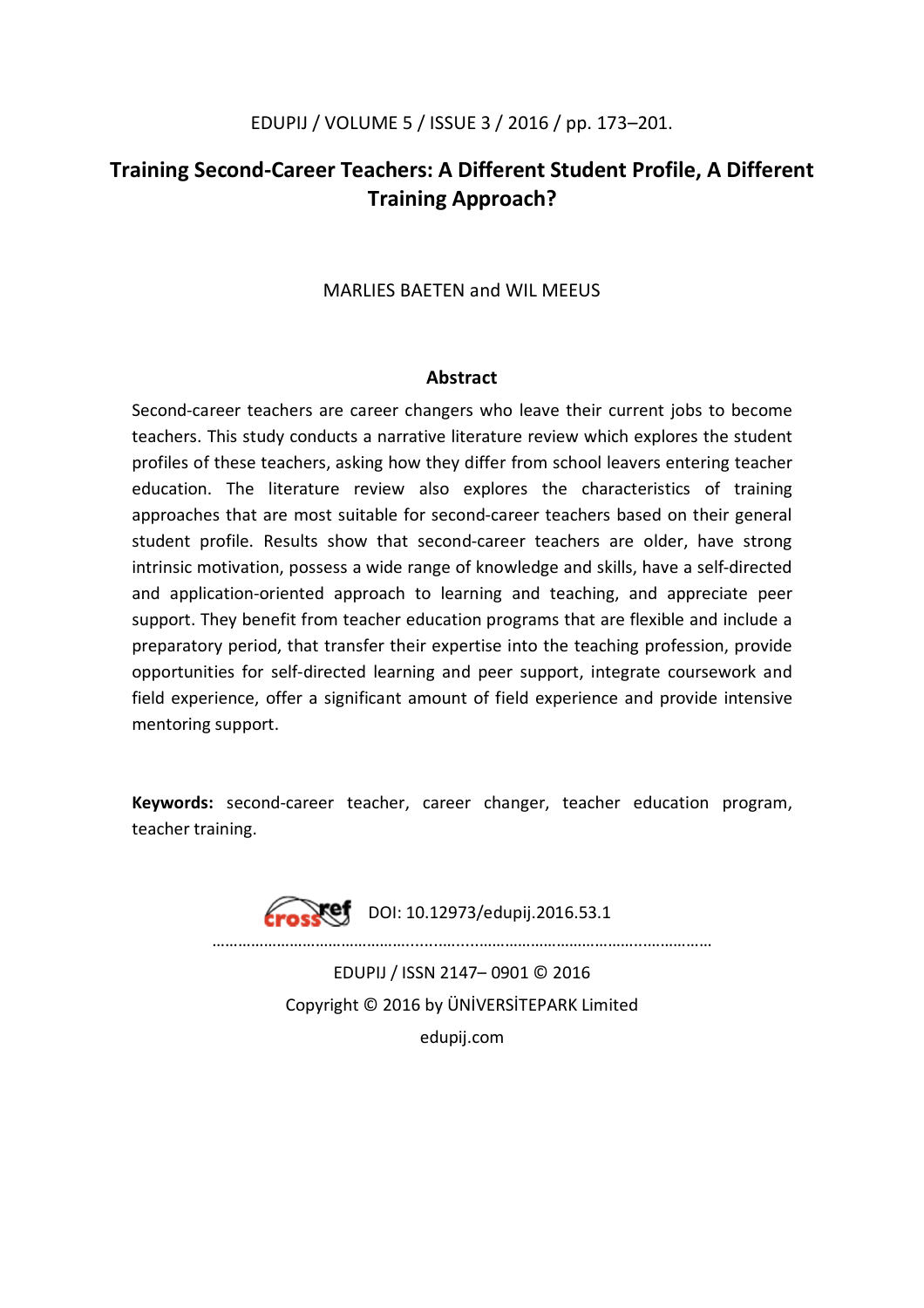### **Introduction**

Many countries suffer from teacher shortages. One way to resolve these is to attract second-career teachers: people from outside the field of education who leave other jobs to become teachers (Tigchelaar, Brouwer, & Vermunt, 2010). Attracting second-career teachers is considered important because of the variety of competences they bring into education (Melchers, Bokhorst, Geervliet-van der Hart, & Smit, 2003). In some countries, second-career teachers must complete the same teacher education program as school leavers entering teacher education. These regular programs for school leavers are often called traditional teacher education programs. In other countries, second-career teachers frequently take alternative teacher education programs (ATEPs) in order to obtain teaching qualifications, often within a short period of time (Tigchelaar et al., 2010; Zeichner & Schulte, 2001). In the US, for example, ATEPs have existed for 25 years. However, in Europe, the development of and research on these programs remains limited (Tigchelaar et al., 2010).

In Flanders (Belgium), where the current literature review was conducted, secondcareer kindergarten and primary school teachers regularly complete the same teacher education program as first-career teachers. In recent years, several Flemish teacher education institutes have begun to develop teacher education programs especially aimed at second-career kindergarten and primary school teachers. However, it is not yet clear what the main elements of these programs should be. Therefore, the current literature review focuses on second-career teachers and on the characteristics of a teacher education program adapted to their student profile.

The main research questions are:

- What is the student profile of second-career teachers?
- What characteristics should a teacher education program have, which has been adapted to second-career teachers?

### **Methodology**

The literature was collected from the Web of Science database. The search terms were 'second-career teacher', 'change-of-career teacher', 'career changer' and 'adult learning'. In order to make the association with teacher education, the latter two search terms were used in combination with 'teacher education', 'teacher training', 'student teacher', 'pre(-)service teacher' and 'in(-)service teacher'. As second-career teachers are frequently trained in ATEPs (Humphrey & Wechsler, 2007; Tigchelaar et al., 2010), the search terms 'alternative teacher education program(me)', 'alternative teacher certification' and 'alternative certification program(me)' were also included. Moreover, since the latter search term makes no direct reference to teacher education, it was used in combination with 'teacher education', 'teacher training', 'student teacher', 'pre(-)service teacher' and 'in(-)service teacher'. Relevant manuscripts were identified through a reading of the abstracts, and the reference lists of these manuscripts were also explored for other relevant manuscripts. Criteria for inclusion were:

- The manuscripts had to address the characteristics of second-career teachers or the characteristics of a teacher education program adapted to second-career teachers.
- The manuscripts had to be published within the period 2000-2013.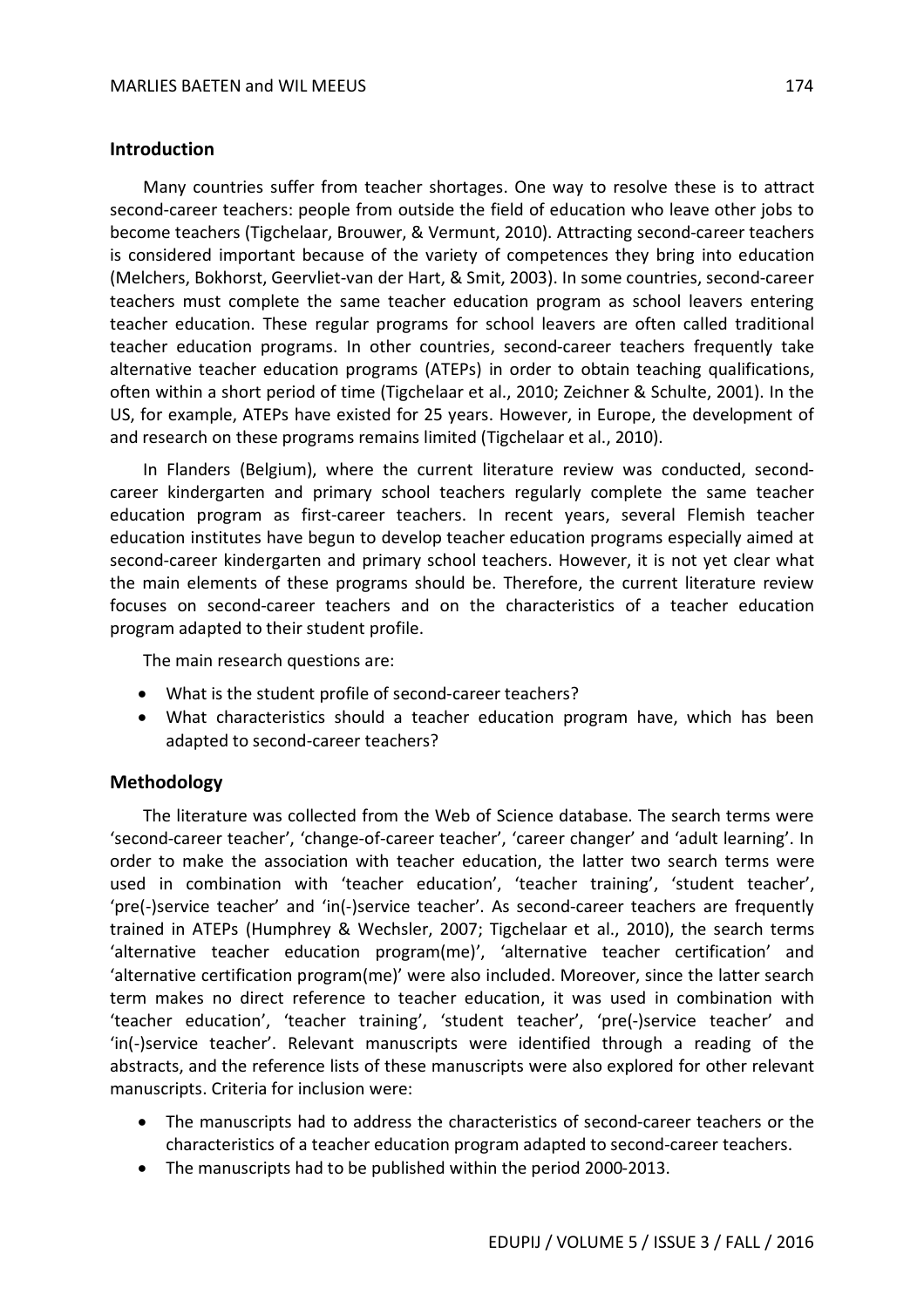The manuscripts had to have been peer reviewed.

As a result, 47 manuscripts were included in this study (Appendix A). They were read thoroughly in order to search for patterns in the results. Information on second-career teachers and teacher education programs was coded into themes. This coding process was data-driven based on our reading of the literature. The themes were explored in the manuscripts and incorporated into a narrative review providing 'qualitative descriptions of the findings from literature' (Dochy, Segers, & Buehl, 1999, p. 150). Of the 47 studies, 33 took place in the US, which seems to have a tradition in investigating and publishing on second-career teachers, while the other studies were from Europe (Switzerland, Netherlands, UK), Australia and New Zealand.

In order to answer the first research question, we studied the characteristics of secondcareer teachers who are regularly trained in ATEPs. In order to answer the second research question, we focused on ATEPs, as second-career teachers are frequently trained in these programs (Humphrey & Wechsler, 2007; Tigchelaar et al., 2010).

### **Findings**

### *What is the student profile of second-career teachers?*

Below we will look separately at background characteristics (age, gender, and ethnicity), motivation, expertise, self-confidence, approach to learning and teaching, and challenges faced.

#### *Background characteristics*

The literature is univocal concerning age. In general, second-career teachers are older than first-career teachers (Adcock & Mahlios, 2005; Humphrey & Wechsler, 2007; Humphrey, Wechsler, & Hough, 2008; Kee, 2012; Maloy, Seidman, Pine, & Ludlow, 2006; Zeichner & Schulte, 2001). This might not be surprising since they become teachers later in life, having had a previous career. However, the age range of second-career teachers who commonly participate in ATEPs is wide, consisting of a diverse group of both young and old adults (Humphrey & Wechsler, 2007; Humphrey et al., 2008), but they are generally under the age of 40 (Melchers et al., 2003).

Generally, more women become teachers than men. While ATEPs might be viewed as a way to attract men to the profession (Humphrey & Wechsler, 2007), the data shows no trends in this respect (Humphrey et al., 2008): some ATEPs attract more women (Humphrey & Wechsler, 2007; Richardson & Watt, 2005; Schonfeld & Feinman, 2012; Schoon & Sandoval, 2000), others attract more men (Kee, 2012; Zeichner & Schulte, 2001), while others attract an equal number of women and men (Adcock & Mahlios, 2005).

ATEPs are sometimes considered to attract racially diverse students; however, no trends could be discerned in this respect (Adcock & Mahlios, 2005; Humphrey & Wechsler, 2007; Kee, 2012; Schonfeld & Feinman, 2012). The diversity seems to depend on the students targeted by the program (Brindley & Parker, 2010) or on the program's geographical location (Humphrey et al., 2008; Zeichner & Schulte, 2001).

In summary, although differences were found in background characteristics, these seem to be less important in choosing to change career and become a teacher than other variables (Lee & Lamport, 2011), such as motivation.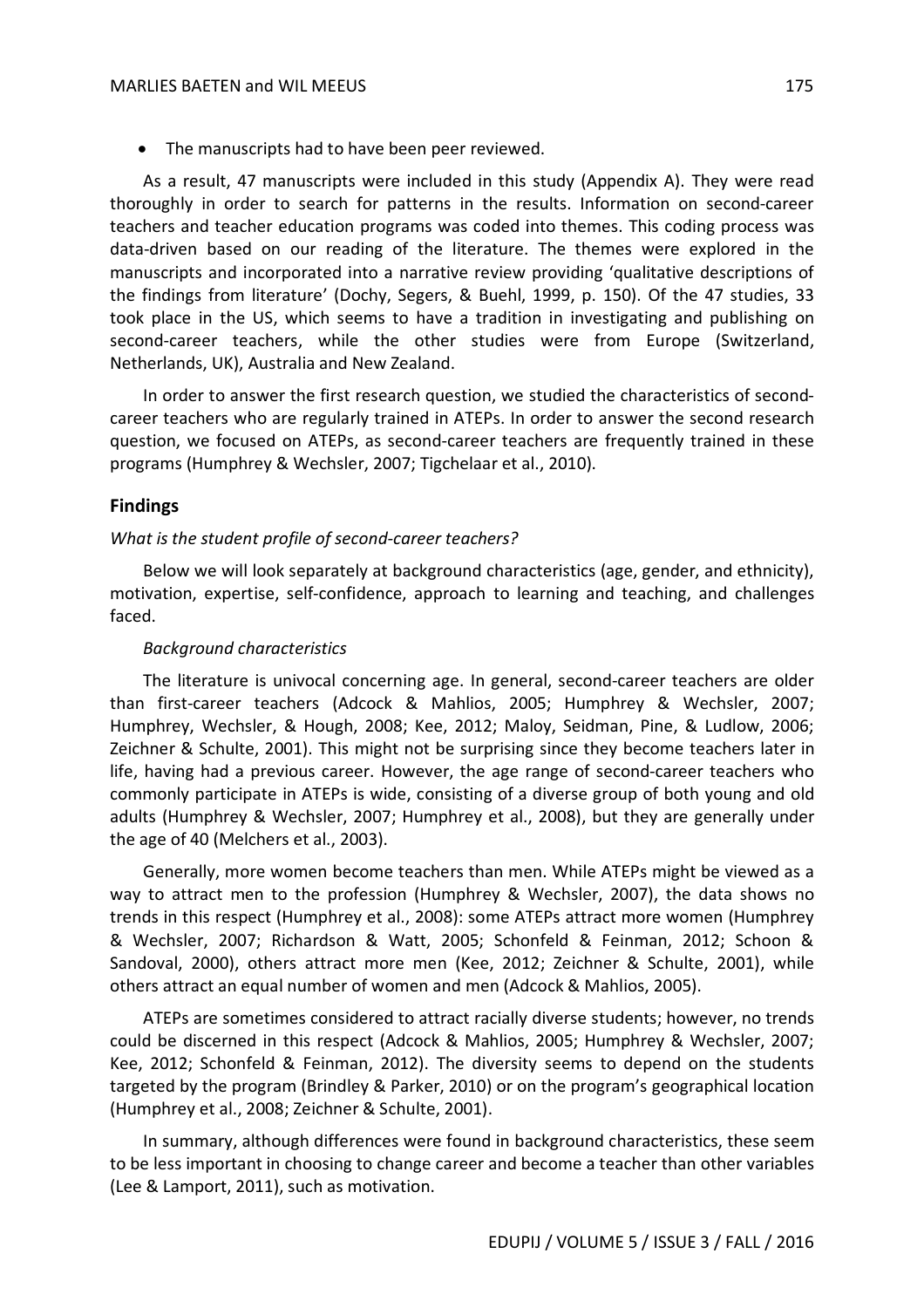#### *Motivation*

The literature on second-career teachers mainly focuses on their motivations for becoming a teacher. Unfortunately, it generally does not compare second-career with firstcareer teachers. An overview of the literature suggests that the reasons why second-career teachers choose such a career change are diverse (Laming & Horne, 2013). In general, they show high levels of intrinsic motivation: they are driven by a desire to pass on their expertise, help young people and contribute to society (Berger & D'Ascoli, 2012; Chambers, 2002; Haggard, Slostad, & Winterton, 2006; Lee, 2011; Lee & Lamport, 2011; Powers, 2002; Priyadharshini & Robinson-Pant, 2003; Salyer, 2003; Tigchelaar, Brouwer, & Korthagen, 2008, Tigchelaar et al., 2010; Williams & Forgasz, 2009). Thus, altruism is an obvious reason (Chambers, 2002; Laming & Horne, 2013; Uusimaki, 2011), although they also see personal benefits (Chambers, 2002; Laming & Horne, 2013) and perceive teaching as more exciting, interactive and creative than their previous career (Haggard et al., 2006).

In addition to intrinsic reasons, extrinsic and pragmatic reasons are also relevant, for example burnout or dissatisfaction with their previous career in terms of career advancement, job security, financial rewards and working hours (Berger & D'Ascoli, 2012; Chambers, 2002; Laming & Horne, 2013; Lee, 2011; Priyadharshini & Robinson-Pant, 2003; Richardson & Watt, 2005; Tigchelaar et al., 2010; Williams & Forgasz, 2009). Social status seems to be less important in choosing teaching as a second career (Richardson & Watt, 2005). Nevertheless, intrinsic reasons are generally considered to be more important than extrinsic reasons (Berger & D'Ascoli, 2012; Powers, 2002; Williams & Forgasz, 2009).

Several studies have attempted to categorize second-career teachers into subgroups based on their motivations (Anthony & Ord, 2008; Chin & Young, 2007; Crow, Levine, & Nager, 1990, as cited in Lee & Lamport, 2011; Priyadharshini & Robinson-Pant, 2003; Richardson & Watt, 2005; Tigchelaar et al., 2008). Similar subgroups come to the fore within these studies. The first subgroup consists of second-career teachers who have always wanted to teach, but did not go into teacher education earlier because of the attractiveness of another job or because of financial barriers to resuming studies. The second subgroup consists of those who chose teaching for pragmatic reasons: job reward, family-friendliness, or a combination of both. The third subgroup exhibits a strong sense of service, while a fourth subgroup chose teaching based on previous experiences: teaching-related experiences, teachers in the family or crucial events; for example, divorce or a mid-life crisis. The main focus of the fifth subgroup is on exploring teaching as a second career.

#### *Expertise*

Review studies (Lee & Lamport, 2011; Tigchelaar et al., 2010) have demonstrated that second-career teachers bring valuable, transferable competences into education. However, precisely which competences do they bring? A distinction should be made between competences that almost all second-career teachers bring to education – for example, those related to age and general work and life experience (Ng & Thomas, 2007; Tigchelaar et al., 2008) – and competences related to specific work and life experiences.

In general, second-career teachers possess subject-specific (Chambers, 2002; Mayotte, 2003; Williams & Forgasz, 2009) and practical knowledge (Salyer, 2003). Their experiences in the real world ensure that their lessons are relevant to the learners (Anthony & Ord, 2008). Furthermore, they have a highly developed work ethic and good work habits (Chambers,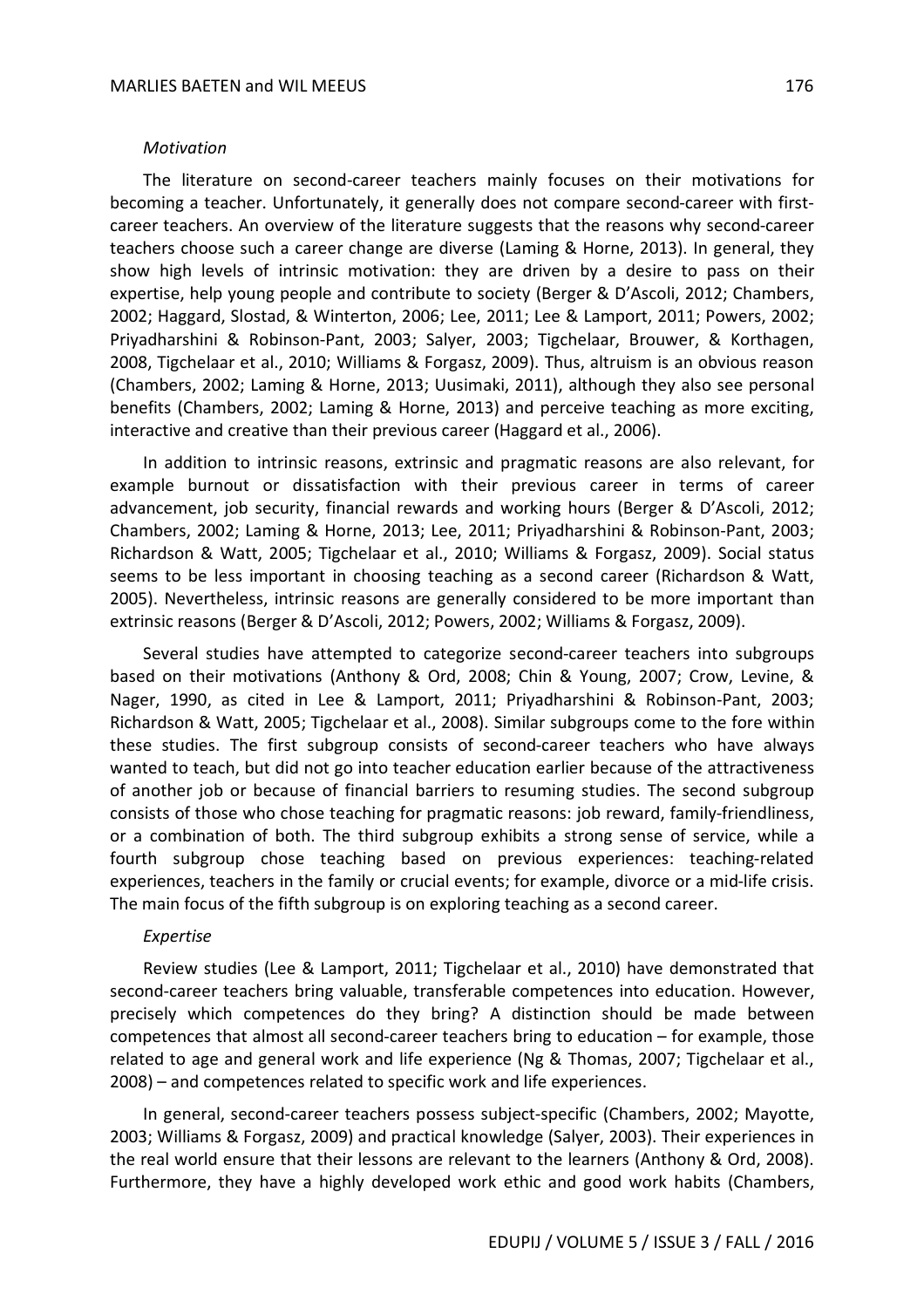2002; Resta, Huling, & Rainwater, 2001, as cited in Lee & Lamport, 2011; Williams & Forgasz, 2009). Due to their earlier work and life experiences, it is easier for them to behave in a work context such as a school organization (Tigchelaar et al., 2008). The transferable skills reported most in the literature concern communication and interpersonal abilities (Anthony & Ord, 2008; Chambers, 2002; Mayotte, 2003; Salyer, 2003; Tigchelaar et al., 2008, 2010), and skills in raising children or working with youth (Anthony & Ord, 2008; Lee, 2011; Tigchelaar et al., 2008).

Other transferable skills that are related to specific work and life experiences are: management and organizational skills (Chambers, 2002; Lee, 2011; Lee & Lamport, 2011; Mayotte, 2003; Salyer, 2003; Tigchelaar et al., 2010), problem-solving and analytical or other thinking skills (Chambers, 2002; Mayotte, 2003; Tigchelaar et al., 2010), technical skills (computer, IT) (Anthony & Ord, 2008; Lee & Lamport, 2011; Mayotte, 2003; Tigchelaar et al., 2010), administration and multi-tasking skills (Anthony & Ord, 2008; Mayotte, 2003) and negotiation and coping skills (Tigchelaar et al., 2010).

Many competences that second-career teachers bring into education will also be learned by first-career teachers, but at a later point in time (Lee, 2011). Drawing on these previously acquired competences is important for second-career teachers' self-esteem when they begin teaching (Anthony & Ord, 2008). Second-career teachers who perceive continuity between previous experiences and current demands are more successful in teaching than those who do not perceive this continuity (Tigchelaar et al., 2010). Moreover, second-career teachers who have previous experience in education, for example as a teacher's aide or as an in-school suspension officer (Humphrey & Wechsler, 2007; Sribner & Akiba, 2010), demonstrate more high-quality teaching skills than participants without this experience (Scribner & Akiba, 2010).

### *Self-confidence*

Due to previous work and life experiences, second-career teachers are self-confident about their goals, capabilities and the desire to teach (Tigchelaar et al., 2008, 2010). However, to ensure their self-confidence, it is important that teacher education programs recognize the competences they bring into teaching (Williams, 2010).

A comparison of the self-confidence of traditional and alternative teacher education program participants reveals mixed results. While Unruh and Holt (2012) did not find any differences, Flores, Desjean-Perrotta, and Steinmetz (2004) found that the traditional teacher education program participants scored higher on personal teaching efficacy than participants in ATEPs. Boone, Abell, Volkmann, Arbaugh, and Lannin (2011) found that participants in ATEPs have an increased self-efficacy over time. According to Unruh and Holt (2012), the level of self-efficacy depends on the level of satisfaction with the support received throughout the program.

### *Approach to learning and teaching*

Research on second-career teachers' approach to learning and teaching is limited. Ng and Thomas (2007) indicated that second-career teachers are self-directed in their learning. Tigchelaar et al. (2008, 2010) found they show more autonomy and responsibility compared to first-career teachers. For example, they are able to set their own goals, make choices and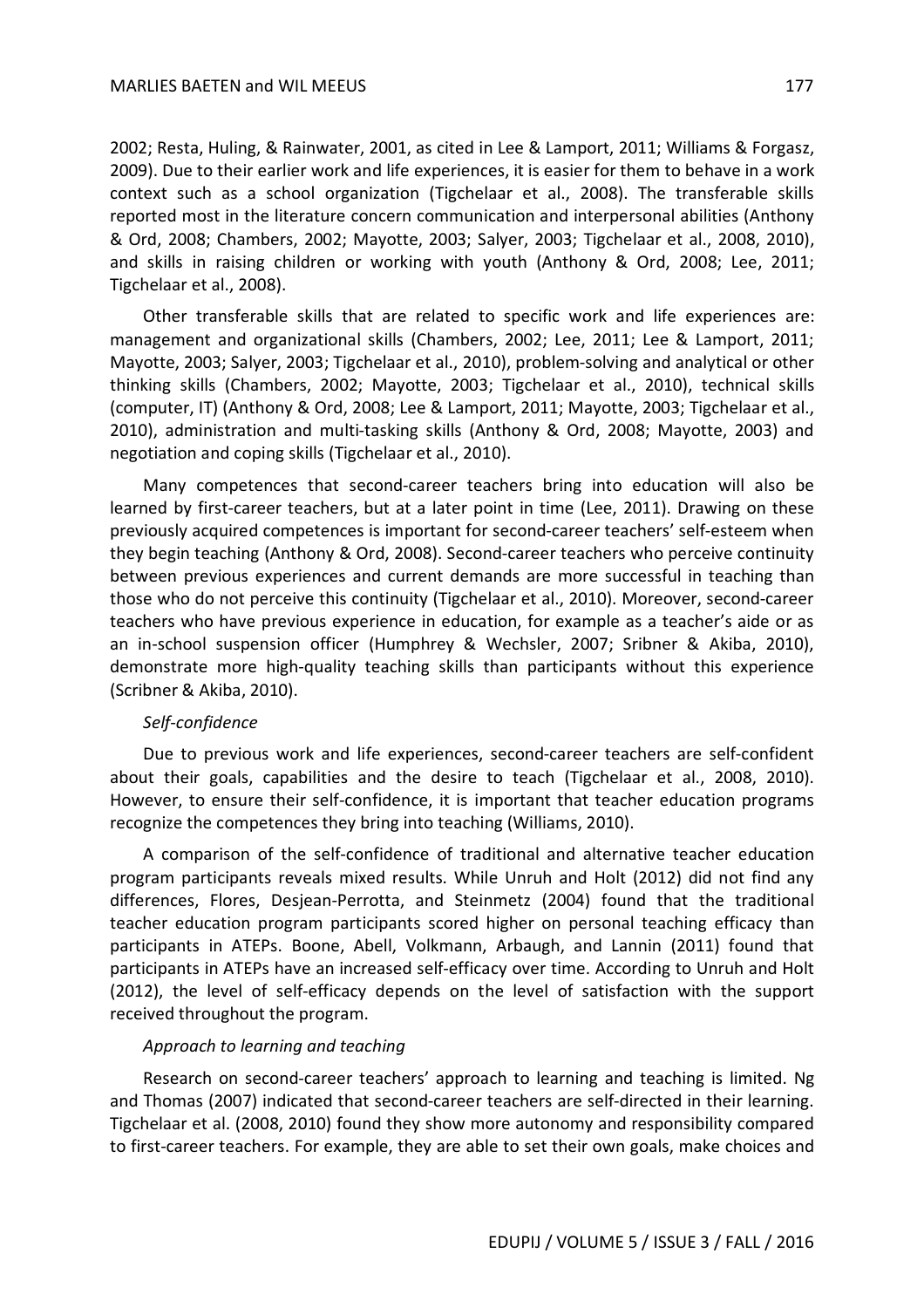negotiate with teacher educators and mentors, and they go about learning in a focused way as they do not want to waste time (Tigchelaar et al., 2008).

Second-career teachers are also application-oriented. Many of them have considerable experience in applying their knowledge in the workplace and they want to share this experience in order to help learners understand the real-world application of knowledge (Chambers, 2002; Lee, 2011). Therefore, they use concrete examples and as such bring practical expertise into the classroom (Tigchelaar et al., 2010).

In addition, social support is considered essential for second-career teachers (Uusimaki, 2011; Williams, 2010) because many of them are used to working in teams (Lee & Lamport, 2011). They describe peer support from those in the same situation – from those who have taken a risk and left their jobs to become teachers – as the most important form of support (Jorissen, 2003).

The literature is not univocal concerning openness to instructional innovation. In a study by Chambers (2002), second-career teachers emphasized both the subject and its application and, therefore, they used alternative rather than traditional teacher-centered instructional methods. They seem to be more open to innovations because their experiences as a student with teacher-centered methods are not recent (Tigchelaar et al., 2008). Other studies found the opposite, namely that second-career teachers have traditional teaching beliefs (Uusimaki, 2011), with the teacher being perceived as a knowledge transmitter (Tigchelaar et al., 2008; Tigchelaar, Vermunt, & Brouwer, 2012; Uusimaki, 2011). Flores et al. (2004) indicated that alternatively certified teachers had a more traditional approach to teaching than traditionally certified teachers. This may be due to the fact that alternatively certified teachers had fewer pedagogy classes and mentoring opportunities. Consequently, they may be less confident in taking instructional risks. In a study by Maloy et al. (2006), students in fast-track ATEPs found it difficult to implement student-centered teaching methods that emphasized the learners' responsibility. These students may not have had the time to shift their thinking about teaching. In other words, this requires more time than is available within fast-track programs.

Tigchelaar et al. (2012) found a distinction between younger (28-40 years) and older second-career teachers (40-58 years), with the younger group predominantly holding teacher-centered conceptions, while the older group had mixed conceptions. Uusimaki (2011) found an evolution in second-career teachers' conceptions: while they initially viewed teaching as concerned with transferring knowledge, later, after their practical experience in a one-year teacher education program, they viewed teaching as involving connecting, sharing and developing relationships with learners. Closely related to this, Lee (2011) indicated that second-career teachers find it important to know their learners personally, look after their wellbeing and have a positive impact on their lives.

#### *Challenges*

The greatest challenges for second-career teachers concern classroom management (Bolhuis, 2002; Casey, Dunlap, Brister, Davidson, & Starrett, 2013; Haggard et al., 2006; O'Connor, Malow, & Bisland, 2011; Powers, 2002; Priyadharshini & Robinson-Pant, 2003) and time management, for example, paperwork, preparation done at home and additional meetings (Brindley & Parker, 2010; Brouwer, 2007; Casey et al., 2013; Haggard et al., 2006; Laming & Horne, 2013; Lee & Lamport, 2011; Priyadharshini & Robinson-Pant, 2003;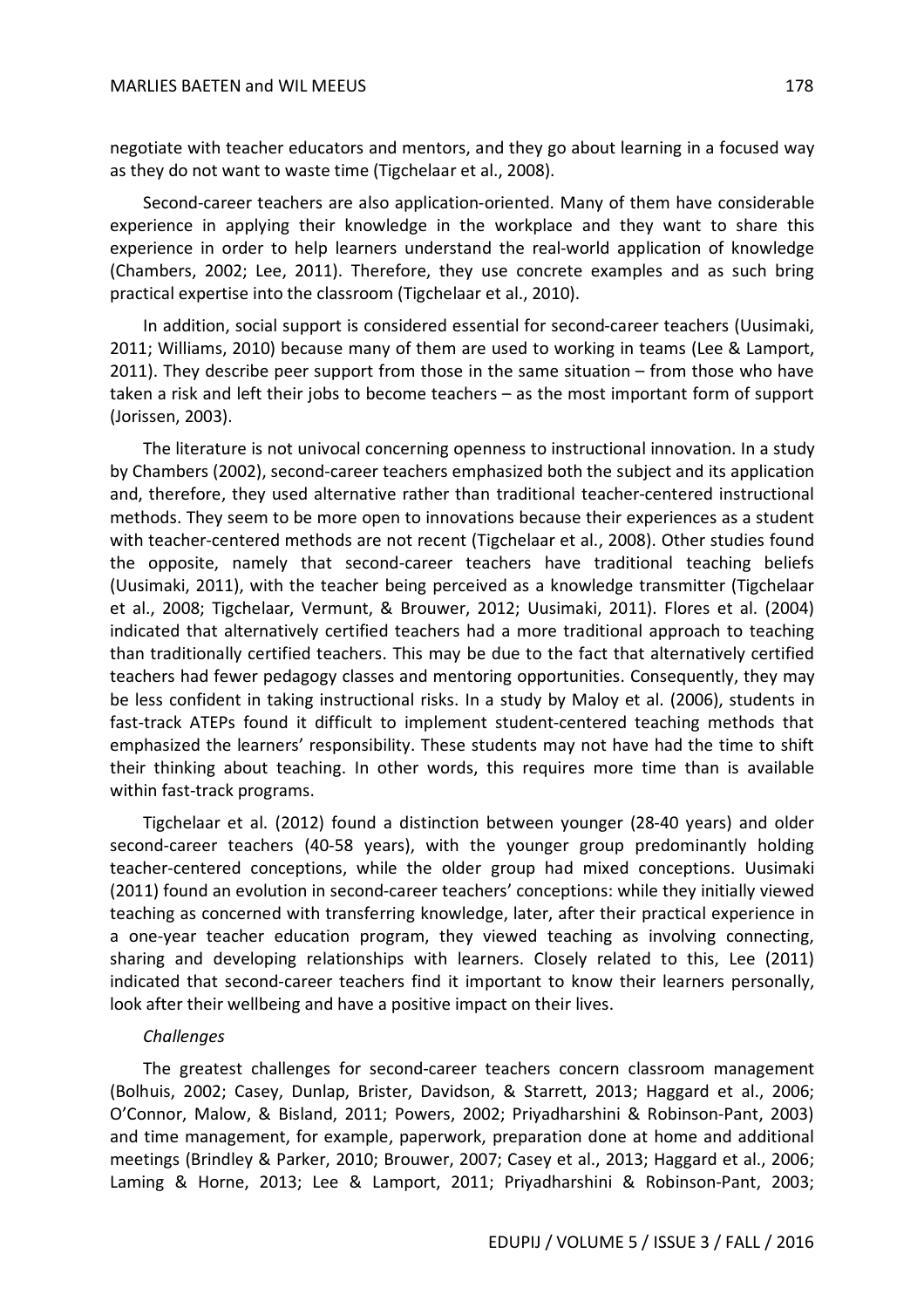Tigchelaar et al., 2008). Priyadharshini and Robinson-Pant (2003) found that second-career teachers had often attempted to avoid high levels of time pressure and heavy workloads in their previous careers, and such stress contrasts with their idealistic image of teaching (Tigchelaar et al., 2010). In general, their expectations are higher than those of participants in traditional teacher education programs (Unruh & Holt, 2012).

Other challenges are associated with teaching skills, such as creative lesson planning, knowing what to teach (Casey et al., 2013; Haggard et al., 2006), activating learners (Bolhuis, 2002; Brouwer, 2007) and implementing opportunities for differentiation (Casey et al., 2013). Further challenges concern the lack of learner motivation (Lee & Lamport, 2011; Powers, 2002), inconsistent parental involvement (Brindley & Parker, 2010; Lee & Lamport, 2011) and disagreement with the mentor's strategies (Haggard et al., 2006). These challenges regularly produce a reality shock when second career teachers are confronted with practice (Tigchelaar et al., 2010).

Similar challenges are experienced by first-career teachers (Brindley & Parker, 2010; Haggard et al., 2006). When comparing alternatively and traditionally certified teachers, results indicate that both groups have similar concerns, but alternatively certified teachers express higher levels of concern. The greatest differences are found in teaching skills, while the smallest differences are found in people skills. Therefore, ATEPs should provide more extensive preparation prior to field experience (Wayman, Foster, Mantle-Bromley, & Wilson, 2003). Alternatively certified teachers report less need for support in understanding subject areas because they often have a previous degree and work experience in those areas (Johnson, Birkeland, & Peske, 2005; Unruh & Holt, 2012). Nevertheless, they need assistance when learning how to teach (Johnson et al., 2005).

Being older and having more life experience increases the likelihood that higher demands and greater expectations are placed on them (Anthony & Ord, 2008); for example, the expectation that they are experienced with children (Lee & Lamport, 2011). Moreover, their behavioral patterns are considered to be fixed and difficult to change, although secondcareer teachers themselves deny this (Melchers et al., 2003; Tigchelaar et al., 2008). Furthermore, they sometimes struggle with their novice status as a teacher, having been highly experienced and respected in their previous career. Therefore, it is important for them to value their skills (Anthony & Ord, 2008; Williams, 2010).

In addition to professional challenges, second-career teachers encounter personal challenges. In order to obtain a teaching degree, many of them have to make sacrifices – they have less time available for family, friends and hobbies and they regularly experience a reduction in earnings (Castro & Bauml, 2009; Lee & Lamport, 2011). Therefore, having the support of family and friends and having adequate financial means and time are important for them when starting teacher education (Castro & Bauml, 2009).

### *What characteristics should a teacher education program adapted to second-career teachers have?*

While second-career teachers are a heterogeneous student group, they do have specific characteristics in common. Therefore, it is important to recognize this and provide them with a tailor-made teacher education program (Humphrey et al., 2008; Lee & Lamport, 2011; Mayotte, 2003; Tigchelaar et al., 2010; Unruh & Holt, 2012). What should these teacher education programs look like? Based on our literature review, we have formulated a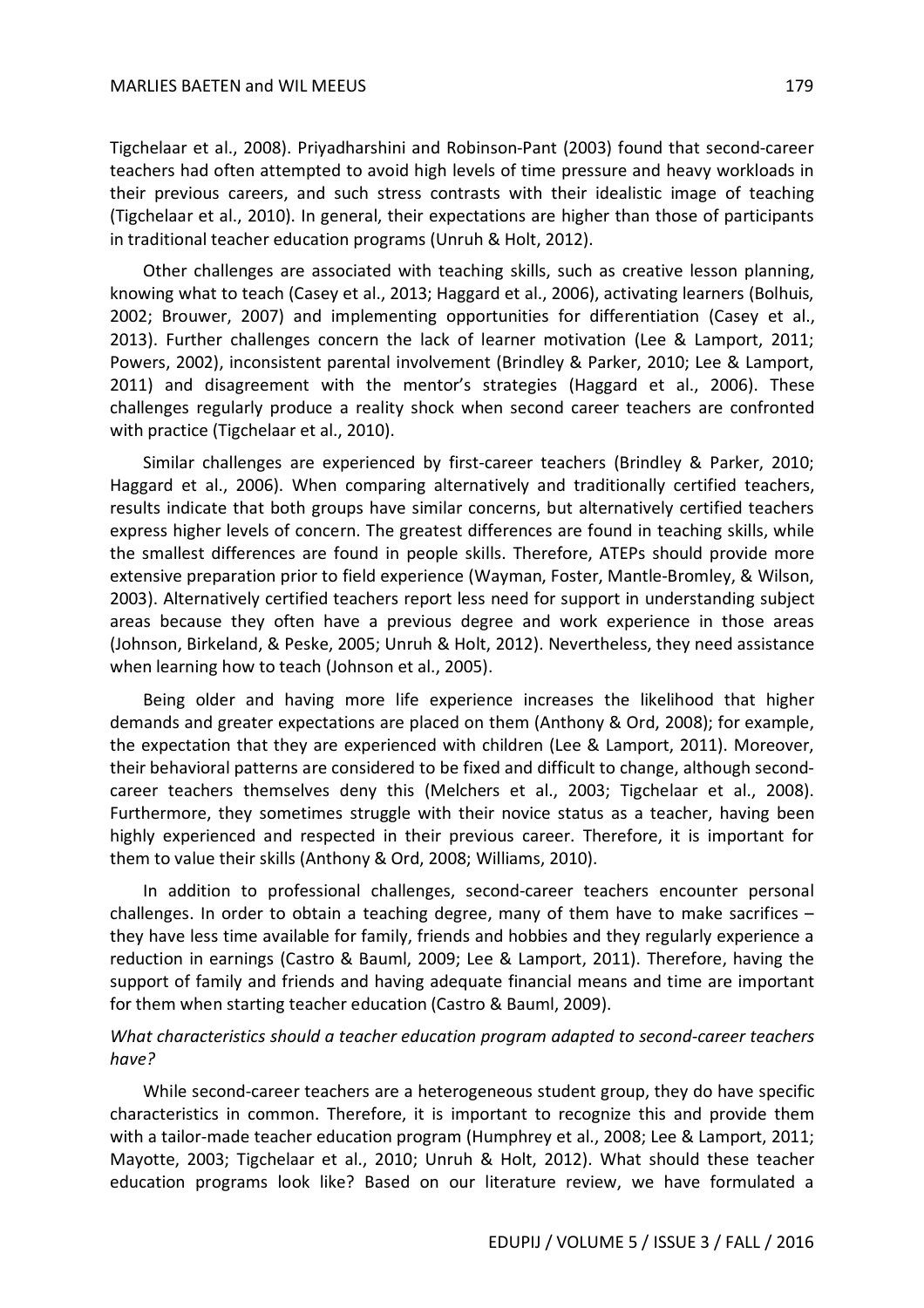guideline with seven points: i) include a preparatory period, ii) transfer second-career teachers' expertise into the teaching profession, iii) provide opportunities for self-directed learning and peer support, iv) integrate coursework and field experience, v) offer extensive field experience, vi) provide intensive mentoring support, and vii) organize a flexible program.

### *Include a preparatory period*

A preparatory period adjusted to the needs of second-career teachers is considered valuable in a number of studies (Brouwer, 2007; Mayotte, 2003). This may include some orientation to the teaching profession, through which students become familiar with the specific demands of being a teacher and the learning goals they must achieve to become a teacher (Tigchelaar et al., 2008, 2010). The preparatory period should include both training at the teacher education institute and field experience, allowing students to become familiar with the main issues concerned with teaching. On this basis, they will also be able to write a personal development plan that will guide them through their training (Bolhuis, 2002; Tigchelaar et al., 2010). As second-career teachers often have an idealistic image of the teaching profession, it is important to discuss this image during an orientation phase, which may reduce the reality shock (Tigchelaar et al., 2010).

In addition to gaining an orientation to the teaching profession, there should be some form of intake assessment which may result in advice about the knowledge, skills and attitudes that need to be developed in order to become a teacher (Tigchelaar et al., 2008). The intake assessment may include a personal interview (Bolhuis, 2002) or tests (subject knowledge, pedagogical knowledge, writing or reading) (Johnson et al., 2005). These intake assessments should also include second-career teachers' observations and involve experts in the field (Brouwer, 2007). It might also be useful to choose the placement school based on this intake assessment; in other words, a school adapted to the second-career teacher's learning needs in which he/she can obtain the required competences (Melchers et al., 2003). After the preparatory period, potential second-career teachers should be able to decide whether or not teaching is a meaningful and realistic career for them (Brouwer, 2007; Tigchelaar et al., 2008, 2010).

### *Transfer expertise*

Second-career teachers bring knowledge and skills acquired throughout previous careers into education. Since they possess a great deal of transferable knowledge and skills, teacher education programs tailored to them might be concentrated into a shorter period of time (Adcock & Mahlios, 2005; Brouwer, 2007).

Certainly, at the outset, second-career teachers will operate with their previous work experiences in mind (Tigchelaar et al., 2008, 2010). However, many studies point out that previous work experience does not necessarily suffice for a successful transition into teaching (Mayotte, 2003). Previous experience does not automatically transfer into the new profession because second-career teachers themselves do not always see links between their previous and current careers (Brouwer, 2007; Lee & Lamport, 2011; Mayotte, 2003; Tigchelaar et al., 2008, 2010). Since they learn best when previous experience is valued, it is important that teacher educators and mentors recognize this experience, teach their student teachers how to use this experience and help them identify links between their previous and current careers, rather than treat career changers as first-career teachers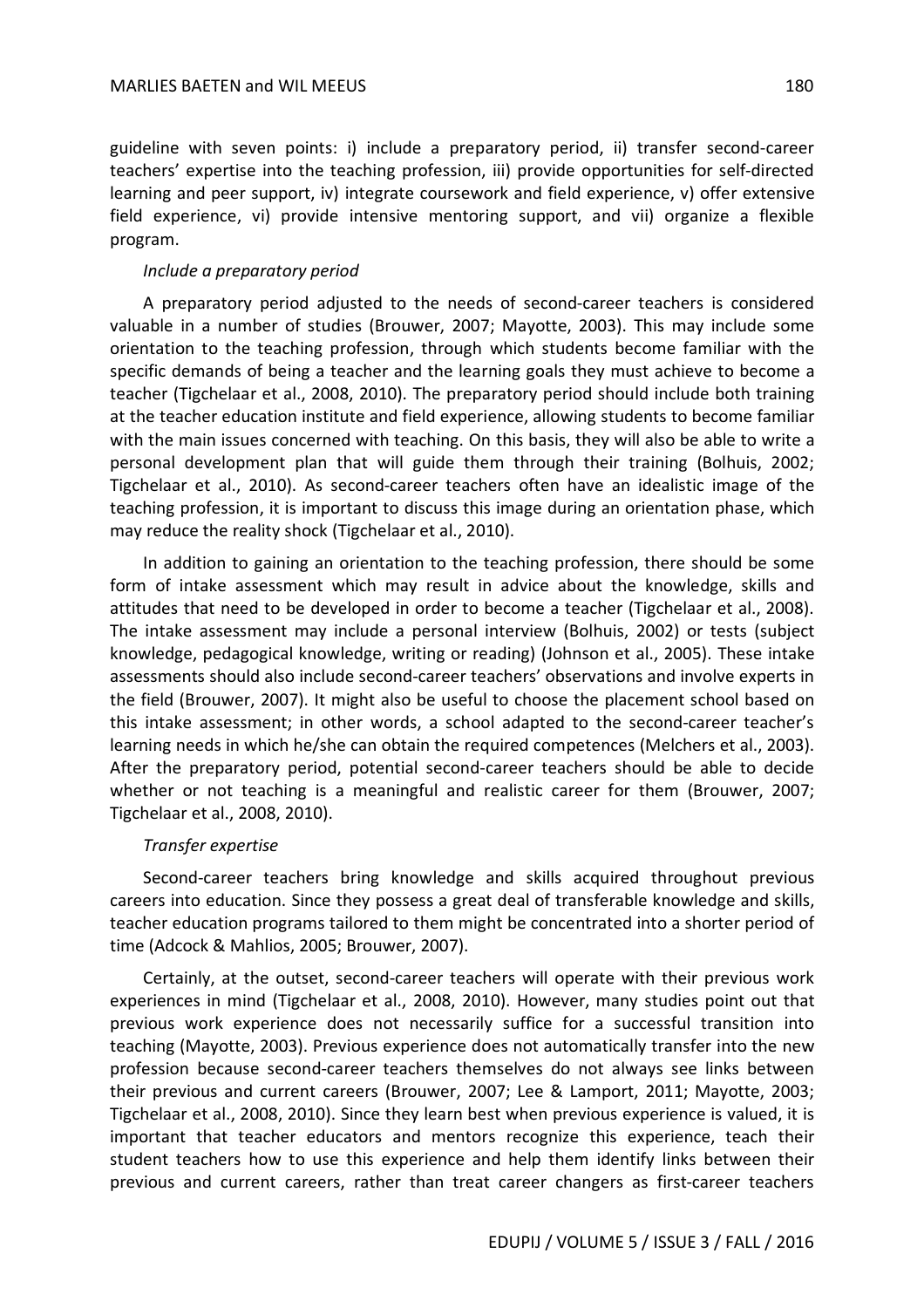(Chambers, 2002; Lee & Lamport, 2011; Mayotte, 2003; Tigchelaar et al., 2008, 2010; Uusimaki, 2011; Williams, 2010). The risk for teacher educators and mentors alike is to focus solely on the new profession (Tigchelaar et al., 2010).

Building upon previous experience can be achieved through pedagogical strategies and social support that meet the needs of second-career teachers (Mayotte, 2003; Williams, 2010), or through discussion about which courses and activities the student teachers find interesting (Tigchelaar et al., 2008). One way in which schools can take advantage of secondcareer teachers' previous experience is by organizing workshops in which they can share skills and insights learned in their previous professions (Lee, 2011). It is important for second-career teachers to develop an identity as a teacher. Therefore, they need the time to reflect upon previous experience and to adapt to the new profession (Lee & Lamport, 2011).

### *Provide opportunities for self-directed learning and peer support*

Since second-career teachers are self-directed in their learning, they should be actively involved in managing their learning (Tigchelaar et al., 2010). It is important to give them coresponsibility for their professional development (Brouwer, 2007). For example, teacher education programs should provide students with the opportunity to play an active role in decisions about their placements (i.e. choosing the placement school) and in relation to the courses they need to complete (Haggard et al., 2006). Moreover, there should be opportunities for differentiation based on individual learning trajectories. In order to personalize learning trajectories, teacher education programs can make use of personal development plans (Bolhuis, 2002; Brouwer, 2007). Teacher educators should recognize that they have to adopt a different role to that taken in training first-career teachers. Since second-career teachers often have expertise in certain subject areas, teacher educators should take more of a guiding role in their development (Melchers et al., 2003).

As peer support is the most important form of support for second-career teachers (Jorissen, 2003), teacher education programs should make use of peer support groups, through which second-career teachers can share their experiences, frustrations and successes, as well as form study groups (Casey et al., 2013; Jorissen, 2003; Lee & Lamport, 2011; Mayotte, 2003). Peer support groups offer emotional support and allow personal relationships to develop (Jorissen, 2002, 2003), which makes the transition to teaching easier and reduces isolation (Lee & Lamport, 2011). Face-to-face peer support groups or online communities seem equally effective (Myers, McMillan, Price, Anderson, & Fives, 2003). Second-career teachers may also benefit from being part of a learning community with other teaching professionals (Mayotte, 2003).

#### *Integrate coursework and field experience*

There is considerable variation in ATEPs (Boone et al., 2011; Brouwer, 2007; Humphrey & Wechsler, 2007; Kee, 2012). For example, there are differences in the timeframe and content of theoretical and practical components (Brouwer, 2007; Humphrey & Wechsler, 2007): while some ATEPs resemble traditional programs in content and pedagogy, with coursework scheduled during evenings and on weekends, others are fast-track, accelerated programs (Adcock & Mahlios, 2005).

The coursework is sometimes more practical than in traditional programs, but this is not always the case (Humphrey & Wechsler, 2007). Nevertheless, coursework is considered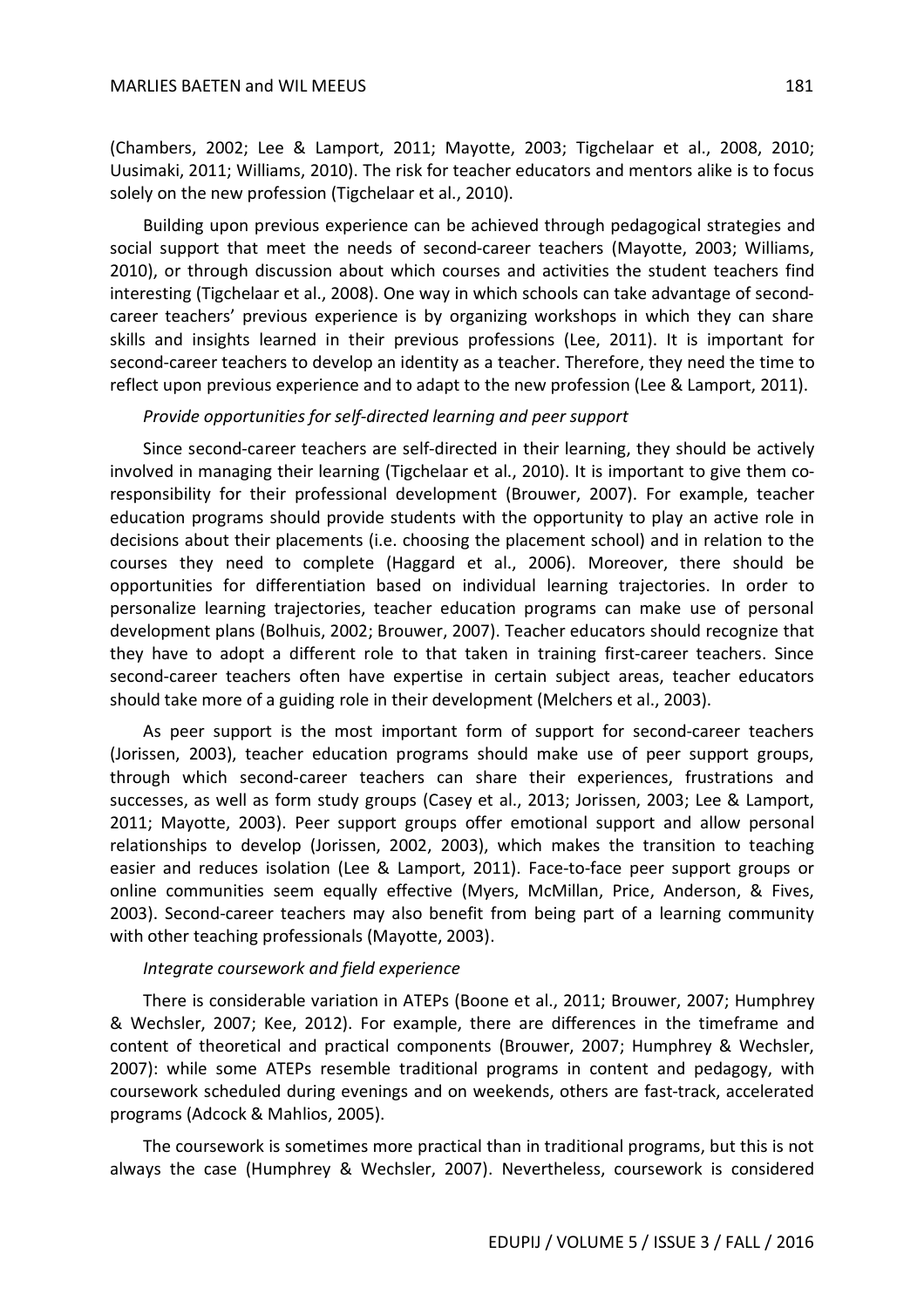important because it contributes to teachers' feelings of efficacy and their professional growth (Humphrey et al., 2008). In a study by Kee (2012), coursework was considered just as important for alternatively certified teachers' feelings of preparedness as for traditionally certified teachers. Since second-career teachers value practical application over theoretical coursework (Lee & Lamport, 2011; O'Connor et al., 2011), the coursework should focus on the former, such as ideas for teaching and classroom management (Humphrey et al., 2008), or case studies and problem-solving coursework (Tigchelaar et al., 2010), in which they can rely on previous experience to solve realistic problems (Lee, 2011).

Above we described the challenges faced by second-career teachers. It is important that teacher education programs pay attention to these challenges. One of the most important of these is classroom management and it has been found that such management courses are best provided early in the program if students are to start teaching immediately (O'Connor et al., 2011). In addition to coursework, field experience is important, but the two are not frequently matched (Humphrey & Wechsler, 2007). It has been found that if field experience is accompanied by the appropriate coursework, first-year teachers feel better prepared. Participants in ATEPs who start full-time teaching without undertaking coursework or gaining field experience in advance feel less well prepared (Kee, 2012). According to Brouwer (2007), practical field experience should be the starting point for theoretical reflection (Brouwer, 2007). Such a combination of field experience and coursework encourages the transfer of theory into practice. Being able to immediately transfer what they learn in the coursework into practice emphasizes the relevance of the coursework to students (Jorissen, 2003). Therefore, it is advisable to allow second-career teachers to begin their practical placements from the start and to continue this throughout the entire program. In this way, students can immerse themselves completely in the school culture, which provides better preparation for the profession (Lee & Lamport, 2011).

### *Include a significant amount of field experience*

Second-career teachers value practical application over theoretical coursework. They consider practicing in real-life situations, such as working with pupils and trying out activities, to be supportive (Tigchelaar et al., 2008), and they perceive field experience as the most valuable form of preparation for teaching (Lee, 2011). Moreover, they not only requested more field experience, but also asked that this occur in a variety of contexts (both urban and rural) (Haggard et al., 2006). These experiences may be especially beneficial for those who have been out of school for many years (Lee, 2011). Therefore, it is advisable to include a significant amount of field experience in second-career teacher education programs (Kee, 2012; Lee, 2011; Tigchelaar et al., 2010). Such practical experience also allows students to become familiar with the workload (Casey et al., 2013) and possibly avoid a reality shock (Priyadharshini & Robinson-Pant, 2003). Research shows that first-year teachers who have less field experience feel less well prepared than first-year teachers whose preparation is more complete (Kee, 2012). However, the literature does not determine the amount of field experience that would be sufficient.

Concerning the content of field experience, Laming and Horne (2013) suggest that second-career teachers should have field experience in several schools in order to develop an understanding of the diversity among schools. Concerning the duration of field experience, Arbaugh, Abell, Lannin, Volkmann, and Boone (2007) showed that second-career teachers prefer practical placement models in which they are in a classroom with a mentor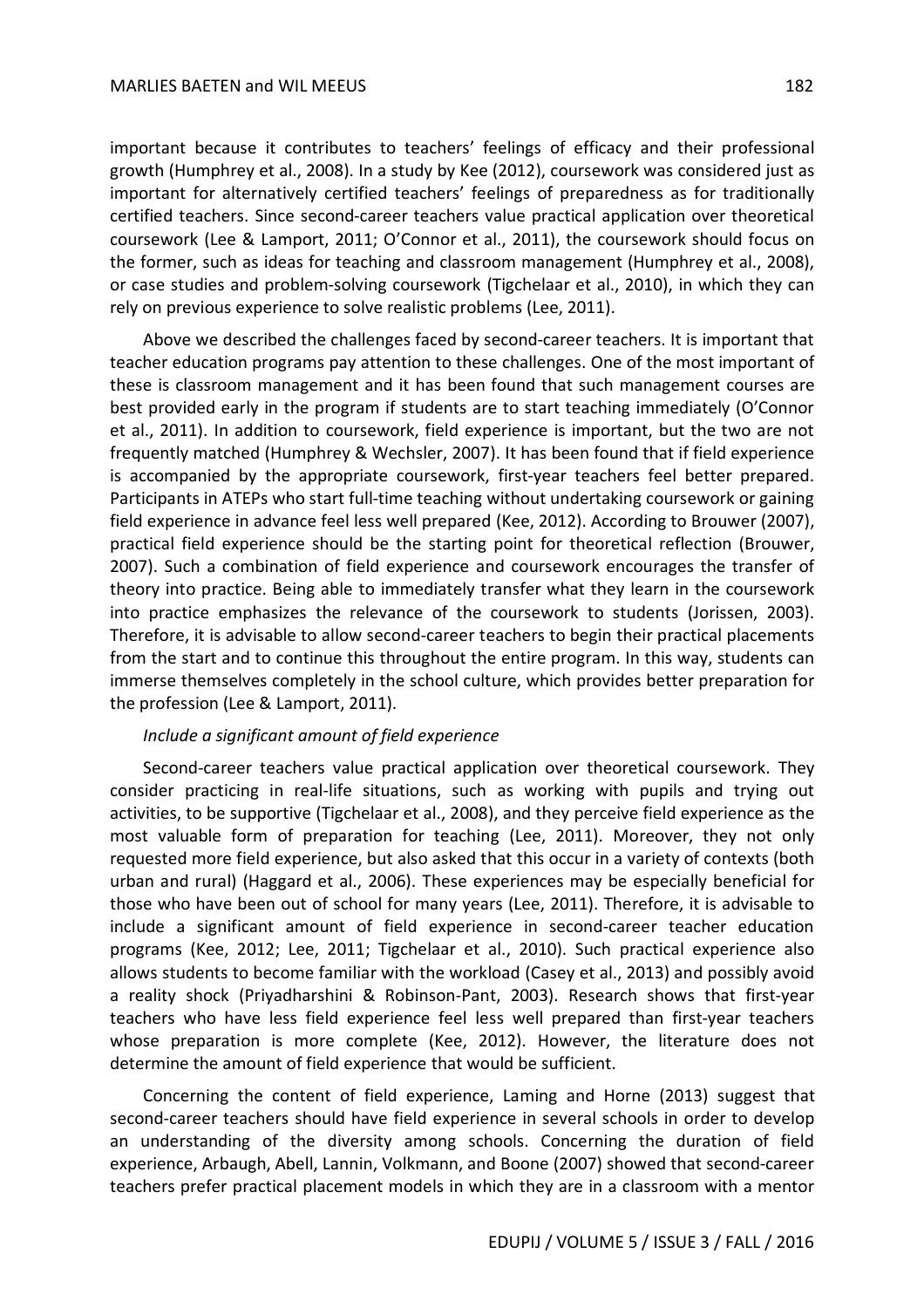for an entire year. They saw this as an advantage in building relationships with pupils. Teacher educators perceived this as an opportunity for second-career teachers to develop relationships with the other teachers in the school and to observe their pupils learning over time. According to mentors, a year-long placement provides second-career teachers with the opportunity to see all aspects of a teacher's job throughout the school year. However, they were uncertain whether this experience should involve one or two classes. In the latter case, mentors would coach a second-career teacher for only one semester, and possibly more teachers would be candidates for mentorship at this level. Both second-career teachers and teacher educators were in favor of a half-day structure because this allowed time for coursework, maintaining another job and family responsibilities. However, mentors preferred a full-day arrangement because they considered it offered better preparation for teaching full-time, and a half-day arrangement might also disrupt the mentors' schedules.

In research by Adcock and Mahlios (2005) comparing traditional and alternative teacher education programs, one of the greatest differences found concerned practical experience in the field, with a traditional program being four times more likely to require a placement than an ATEP. Humphrey et al. (2008) also found that student teachers in traditional programs generally complete more practical work than student teachers in ATEPs. However, ATEPs often place student teachers in the classroom at an earlier stage (Humphrey et al., 2008).

Nevertheless, there needs to be some support elements in schools to ensure field experience is successful (Humphrey & Wechsler, 2007). In a study by Bolhuis (2002), secondcareer teachers indicated that they appreciated support from colleagues and management when starting teaching. In order to increase support, it has been suggested that secondcareer teachers be placed in cohorts in schools because this provides opportunities for collaboration, team teaching and collective reflection (Maloy et al., 2006). Other characteristics of schools that have been proven to provide effective placements include strong leadership, a collegial atmosphere (observing each other's classes, exchanging ideas and discussing pupil performance) and adequate materials. Student teachers working in such schools were more likely to stay in teaching, had greater confidence in their teaching and experienced greater professional growth (Humphrey et al., 2008). Since the placement school should be able to meet the needs of the second-career teachers, they must make their specific strengths clear (Melchers et al., 2003).

#### *Provide intensive mentoring support*

Second-career teachers need mentoring just as much as first-career teachers (Lee & Lamport, 2011). Since mentoring may support the specific needs of career changers, it is certainly likely to be important for them (Jorissen, 2002, 2003). The mentor, being an experienced teacher, is an important source of support (Tigchelaar et al., 2010), and may provide emotional, instructional and classroom management support (Humphrey et al., 2008). Bradbury and Koballa (2007) found that mentors gave more advice at a general level than at a subject-specific pedagogical level.

The mentoring activities that participants in ATEPs most value are observing demonstration lessons, planning lessons collaboratively, talking about learners' strengths and weaknesses and receiving curriculum materials (Humphrey et al., 2008). Garza (2009) found that alternatively certified teachers perceived functional feedback (i.e. written comments about specific teaching behaviors which suggest ways to improve) as more useful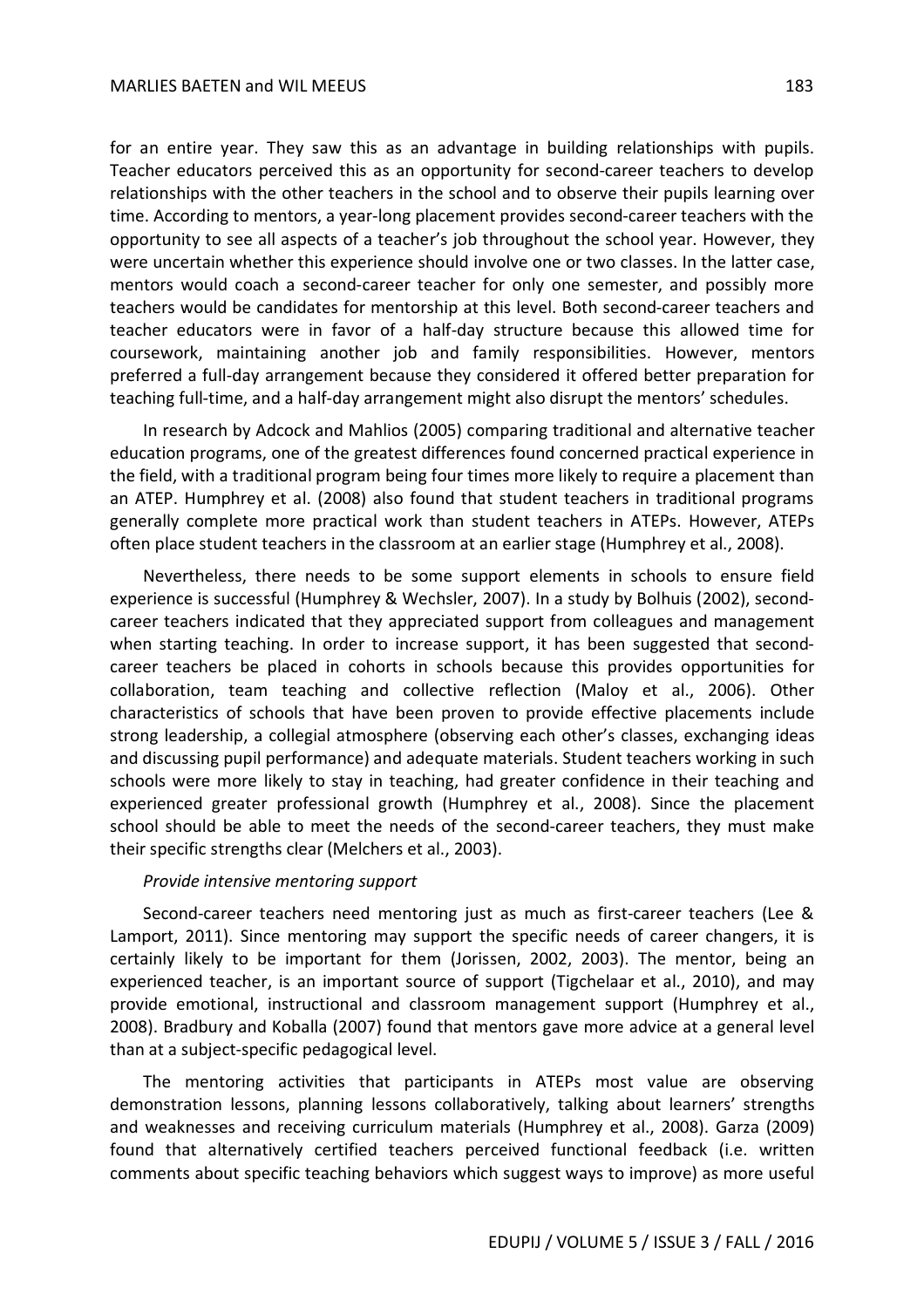than non-functional feedback. Team teaching can also have a positive influence on the preparation of alternatively certified teachers (Myers et al., 2007). When mentors take the role of a team-teaching partner of a second-career teacher, the latter feel co-responsible for the class and the mentor can easily adopt the position of a role model (Melchers et al., 2003).

Mentors are best connected to second-career teachers early in the teacher education program because this may provide additional support (Casey et al., 2013). Moreover, there should be some collaboration between teacher educators at the institute and mentors at the school. Mentors should be informed about the theoretical components of the program and teacher educators should visit the schools (Brouwer, 2007).

Since second-career teachers have a great deal of work and life experience and have acquired many competences (Melchers et al., 2003), mentors are sometimes reluctant to mentor second-career teachers (Lee & Lamport, 2011). In addition, they often have little experience in mentoring second-career teachers. Therefore, it may also be advisable to train mentors in adult learning theory so that they can better understand their role (Mayotte, 2003; Tigchelaar et al., 2010).

### *Organize a flexible program*

Since second-career teachers often combine work and study and also have family responsibilities, they are generally not able to attend a full-time teacher education program (Lee, 2011) and therefore need it to be flexible (Brouwer, 2007; Lee, 2011; Priyadharshini & Robinson-Pant, 2003). One way to enhance flexibility is to schedule classes in the evening or at weekends (Casey et al., 2013; Haggard et al., 2006). Administrative personnel should also be available at these times in order to provide assistance with financial aid and course registration, etc. (Haggard et al., 2006). Another form of flexibility can be achieved by combining face-to-face and online courses (Brouwer, 2007; Casey et al., 2013; Lee, 2011), which makes it easier to complete assignments at home and maintain another job (Lee, 2011). The use of self-study learning materials and providing a choice between courses based on personal development plans are also relevant (Melchers et al., 2003). Finally, it has been suggested that frequent entry points to the teacher education program should also be organized (Casey et al., 2013).

### **Conclusion and Discussion**

The present study investigated the student profile of second-career teachers and the characteristics of a teacher education program adapted to their specific needs. The results revealed that second-career teachers are a heterogeneous group of individuals (Anthony & Ord, 2008). Nevertheless, they have some characteristics in common. Generally, they are older, have strong intrinsic motivation, possess a wide range of knowledge and skills acquired in their previous careers, have a self-directed and application-oriented approach to learning and teaching, and appreciate peer support. Similar to first-career teachers, they experience many professional challenges; but unlike them, they exhibit higher levels of concern about their novice status as a teacher and face greater demands and higher expectations from others because of their maturity. The types of challenge they face may also be related to the type of teacher education program they complete. For example, programs offering only a small amount of field experience may deliver teachers who have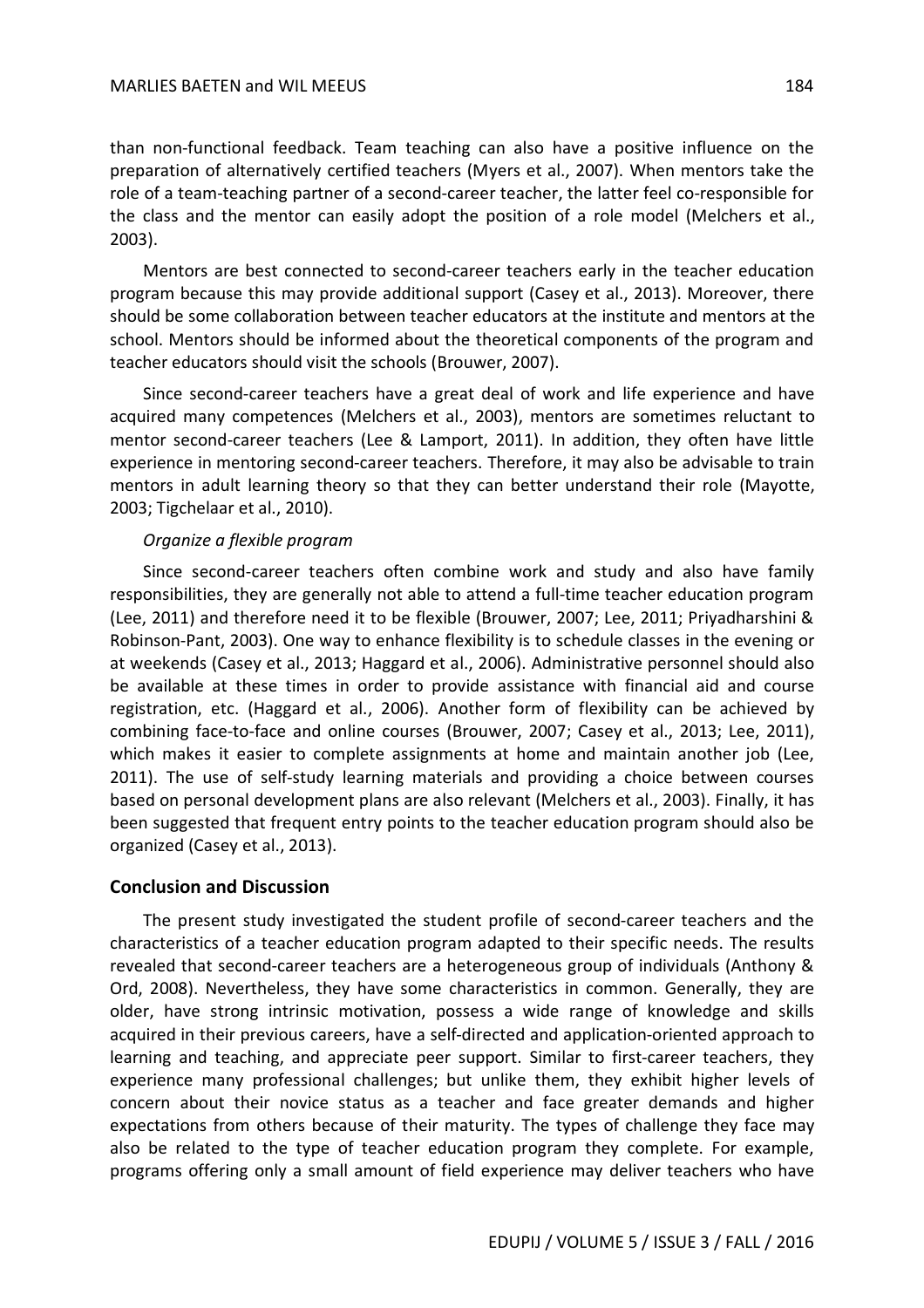greater problems with classroom management than others. In addition to professional challenges, second-career teachers also encounter personal challenges (e.g. financial and family sacrifices).

As second-career teachers have specific characteristics, it is important to recognize this (Tigchelaar et al., 2010) and to provide them with a tailor-made teacher education program (Humphrey et al., 2008; Lee & Lamport, 2011; Mayotte, 2003; Tigchelaar et al., 2010; Unruh & Holt, 2012). Such programs should include a preparatory period, after which secondcareer teachers can decide whether or not teaching is indeed a meaningful and realistic career for them. Moreover, teacher educators and mentors should recognize the expertise of second-career teachers and build upon this, rather than treat them as first-career teachers. Furthermore, the program should provide opportunities for self-directed learning and peer support, and should include a significant amount of field experience that is integrated with the coursework. During these experiences in the field, intensive mentoring support should be provided. Finally, in order for the teacher education program to be compatible with the requirements of a job and family, the program should be organized in a flexible way.

These may in fact be good recommendations for all pre-service teachers, and not exclusively relevant to second-career teachers. However, in some countries, accreditation requirements relating to graduate teacher standards may restrict some of the principles recommended.

In the course of the literature search, it became apparent that research on secondcareer teachers is limited. The literature has mainly focused on their motives and less on the process of becoming a teacher (Williams, 2010). Nevertheless, our literature overview provides deeper insight into the profile of second-career teachers and the characteristics of a teacher education program adapted to their needs. It is hoped that this will inspire teacher educators to develop specific teacher education programs for second-career teachers.

Despite the added value of this study, some limitations should be acknowledged. Firstly, in order to answer the second research question, we studied the literature on ATEPs, as they regularly attract second-career teachers (Humphrey & Wechsler, 2007; Tigchelaar et al., 2010). Nevertheless, these programs are not exclusively designed for second-career teachers, so several of the points we formulated into guidelines may also be applicable to programs for first-career teachers. Secondly, only full text manuscripts were included. Therefore, it is possible that our literature search omitted studies simply because there was no access to the full text manuscripts. Finally, since a narrative review is the product of the reviewer's interpretive process, it is possible that our pre-existing points of view may have influenced our analysis of the literature. Nevertheless, a narrative review makes it possible to provide in-depth information on a topic (Dochy et al., 1999).

Directions for further research can be formulated on the basis of the results of our study. As previous research has mainly focused on the characteristics of second-career teachers without comparing them to a control group of first-career teachers, it would be interesting to examine the similarities and differences of the groups on several characteristics in order to complement our current findings. Moreover, the research on second-career teachers and ATEPs mainly made use of self-report measures. Although these are of significant value in education, they should be complemented by direct measures such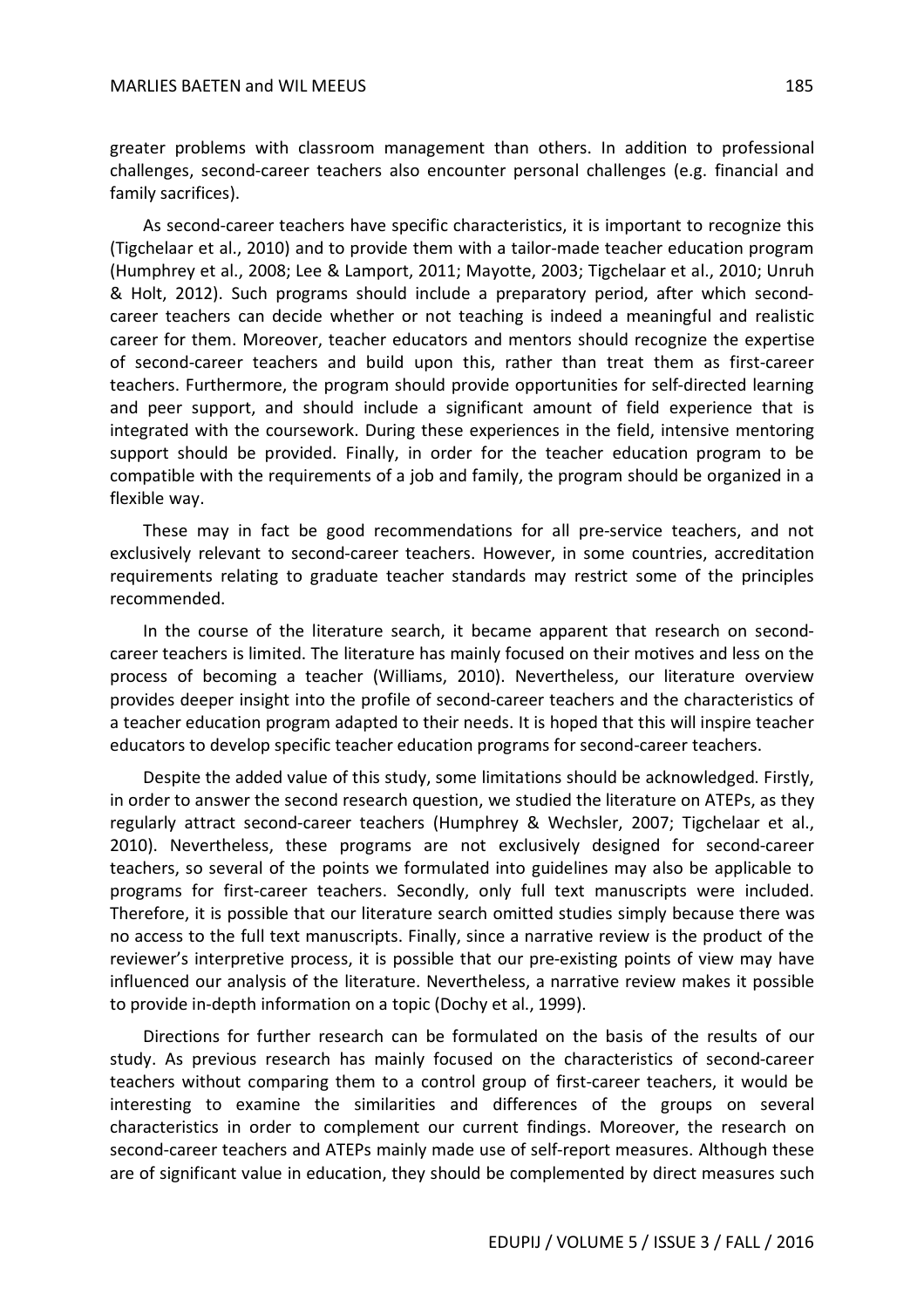as the observation of second-career teachers at work in the classroom. Finally, longitudinal research following the second-career teachers into their first years of teaching may also offer interesting insights relevant to the development of programs specifically designed for second-career teachers.

### **Notes**

Corresponding author: MARLIES BAETEN

### **References**

- Adcock, P., & Mahlios, M. (2005). Nontraditional alternative teacher certification programs: Their purpose, design and participants. *Essays in Education,* 15.
- Anthony, G., & Ord, K. (2008). Change-of-career secondary teachers: Motivations, expectations and intentions. *Asia-Pacific Journal of Teacher Education, 36*(4), 359- 376.
- Arbaugh, F., Abell, S., Lannin, J., Volkmann, M., & Boone, W. (2007). Field-based internship models for alternative certification of science and mathematics teachers: Views of interns, mentors, and university educators. *Eurasia Journal of Mathematics, Science and Technology Education, 3*(3), 191-201.
- Berger, J., & D'Ascoli, Y. (2012). Becoming a VET teacher as a second career: Investigating the determinants of career choice and their relation to perceptions about prior occupation. *Asia-Pacific Journal of Teacher Education, 40*(3), 317-341.
- Bolhuis, S. (2002). Alternative routes to teaching in secondary education in The Netherlands. *European Journal of Teacher Education, 2*(3), 223-238.
- Boone, W., Abell, S., Volkmann, M., Arbaugh, F., & Lannin, J. (2011). Evaluating selected perceptions of science and mathematics teachers in an alternative certification program. *International Journal of Science and Mathematics Education, 9*(3), 551-569.
- Bradbury, L., & Koballa, T. (2007). Mentor advice giving in an alternative certification program for secondary science teaching: Opportunities and roadblocks in developing a knowledge base for teaching. *Journal of Science Teacher Education, 18*(6), 817-840.
- Brindley, R., & Parker, A. (2010). Transitioning to the classroom: Reflections of second-career teachers during the induction year. *Teachers and Teaching: Theory and Practice, 16*(5), 577-594.
- Brouwer, N. (2007). Alternative teacher education in the Netherlands 2000–2005. A standards-based synthesis. *European Journal of Teacher Education, 30*(1), 21-40.
- Casey, P., Dunlap, K., Brister, H., Davidson, M., & Starrett, T. (2013). Sink or swim? Throw us a life jacket! Novice alternatively certified bilingual and special education teachers deserve options. *Education and Urban Society, 45*(3), 287-306.
- Castro, A., & Bauml, M. (2009). Why now? Factors associated with choosing teaching as a second career and their implications for teacher education programs. *Teacher Education Quarterly, 36*(3), 113-126.
- Chambers, D. (2002). The real world and the classroom: Second career teachers. *The Clearing House, 75*(4), 212-217.
- Chin, E., & Young, J. W. (2007). A person-oriented approach to characterizing beginning teachers in alternative certification programs. *Educational Researcher*, *36*(2), 74-83.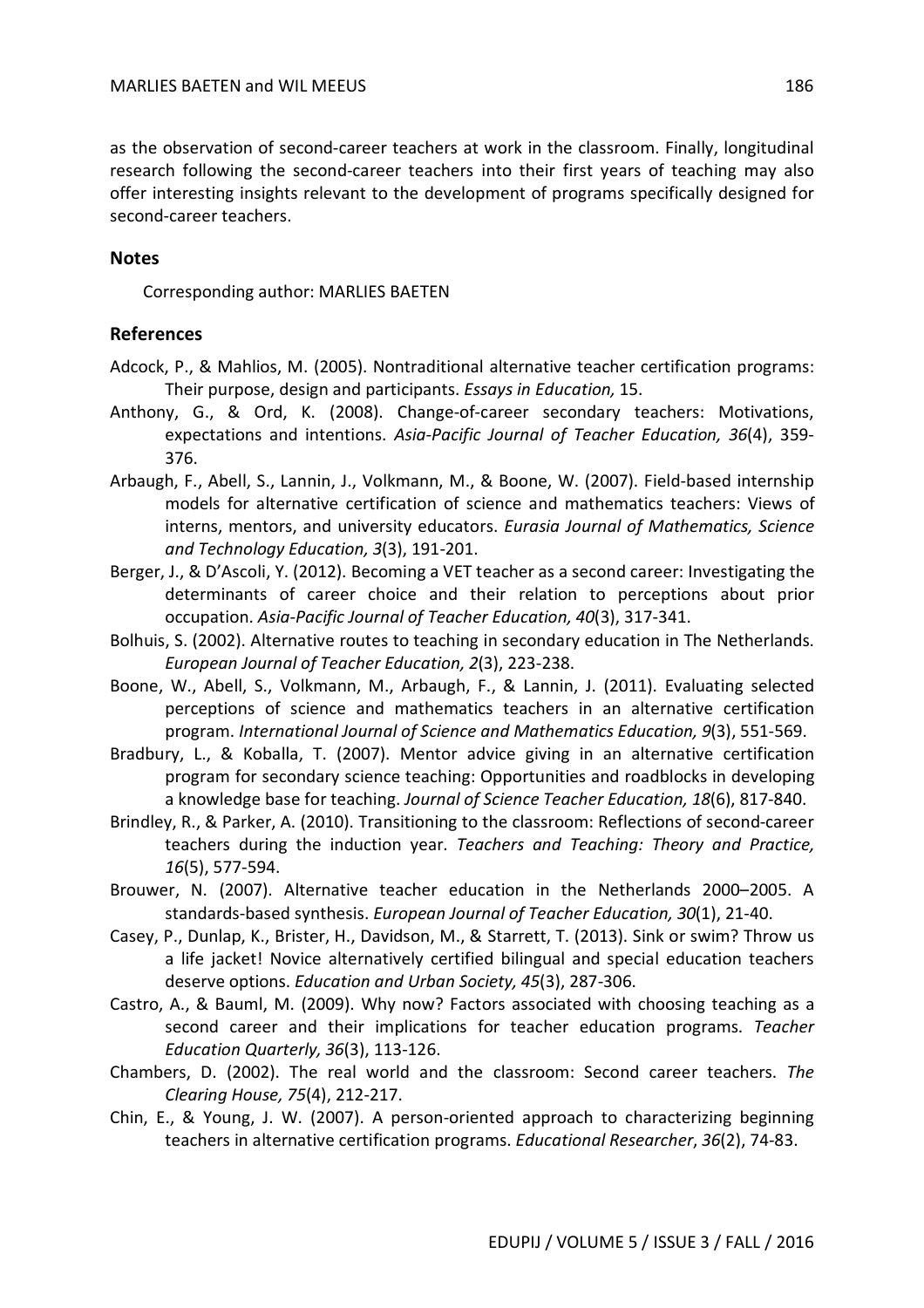- Dochy, F., Segers, M., & Buehl, M. (1999). The relation between assessment practices and outcomes of studies: The case of research on prior knowledge. *Review of Educational Research, 69*(2), 145-186.
- Flores, B., Desjean-Perrotta, B., & Steinmetz, L. (2004). Teacher efficacy: A comparative study of university certified and alternatively certified teachers. *Action in Teacher Education, 26*(2), 37-46.
- Garza, R. (2009). Improving mentoring for beginning alternatively certified teachers: Is functional feedback a viable means. *Journal of the National Association for Alternative Certification, 4*(2), 2-17.
- Haggard, C., Slostad, F., & Winterton, S. (2006). Transition to school as workplace: Challenges to second career teachers. *Teaching Education, 17*(4), 317-327.
- Humphrey, D., & Wechsler, M. (2007). Insights into alternative certification: Initial findings from a national study. *Teachers College Record, 109*(3), 483-530.
- Humphrey, D., Wechsler, M., & Hough, H. (2008). Characteristics of effective alternative teacher certification programs. *Teachers College Record, 110*(1), 1-63.
- Johnson, S., Birkeland, S., & Peske, H. (2005). Life in the fast track: How states seek to balance incentives and quality in alternative teacher certification programs. *Educational Policy, 19*(1), 63-89.
- Jorissen, K. (2002). Retaining alternate route teachers: The power of professional integration in teacher preparation and induction. *The High School Journal, 86*(1), 45-56.
- Jorissen, K. (2003). Successful career transitions: Lessons from urban alternate route teachers who stayed. *The High School Journal, 86*(3), 41-52.
- Kee, A. (2012). Feelings of preparedness among alternatively certified teachers: What is the role of program features. *Journal of Teacher Education, 63*(1), 23-38.
- Laming, M., & Horne, M. (2013). Career change teachers: Pragmatic choice or a vocation postponed. *Teachers and Teaching: Theory and Practice, 19*(3), 326-343.
- Lee, D. (2011). Changing course: Reflections of second-career teachers. *Current Issues in Education*, *14*(2), 1-19.
- Lee, D., & Lamport, M. (2011). Non-traditional entrants to the profession of teaching: Motivations and experiences of second- career educators. *Christian Perspectives in Education, 4*(2), 1-39.
- Maloy, R., Seidman, I. E., Pine, G. J., & Ludlow, L. H. (2006). Arriving on the fast track: Perceptions of teachers from an alternative licensing program about their first four years in the classroom. *Teacher Educator, 42*(2), 106-121.
- Mayotte, G. (2003). Stepping stones to success: previously developed career competencies and their benefits to career switchers transitioning to teaching. *Teaching and Teacher Education, 19*(7), 681-695.
- Melchers, M., Bokhorst, K., Geervliet-van der Hart, J., & Smit, A. (2003). Vraag- en aanbodgestuurd opleiden van zij-instromers. Afstemming op eerdere ervaringen van cursisten in een duaal traject. *Tijdschrift voor Lerarenopleiders, 24*(4), 24-31.
- Myers, S., McMillan, S., Price, M., Anderson, C., & Fives, H. (2007). Partnering with secondary schools to prepare highly qualified teachers: Alternative certification through a professional development school model. *Journal of the National Association for Alternative Certification (JNAAC)*, *2*(1), 18-28.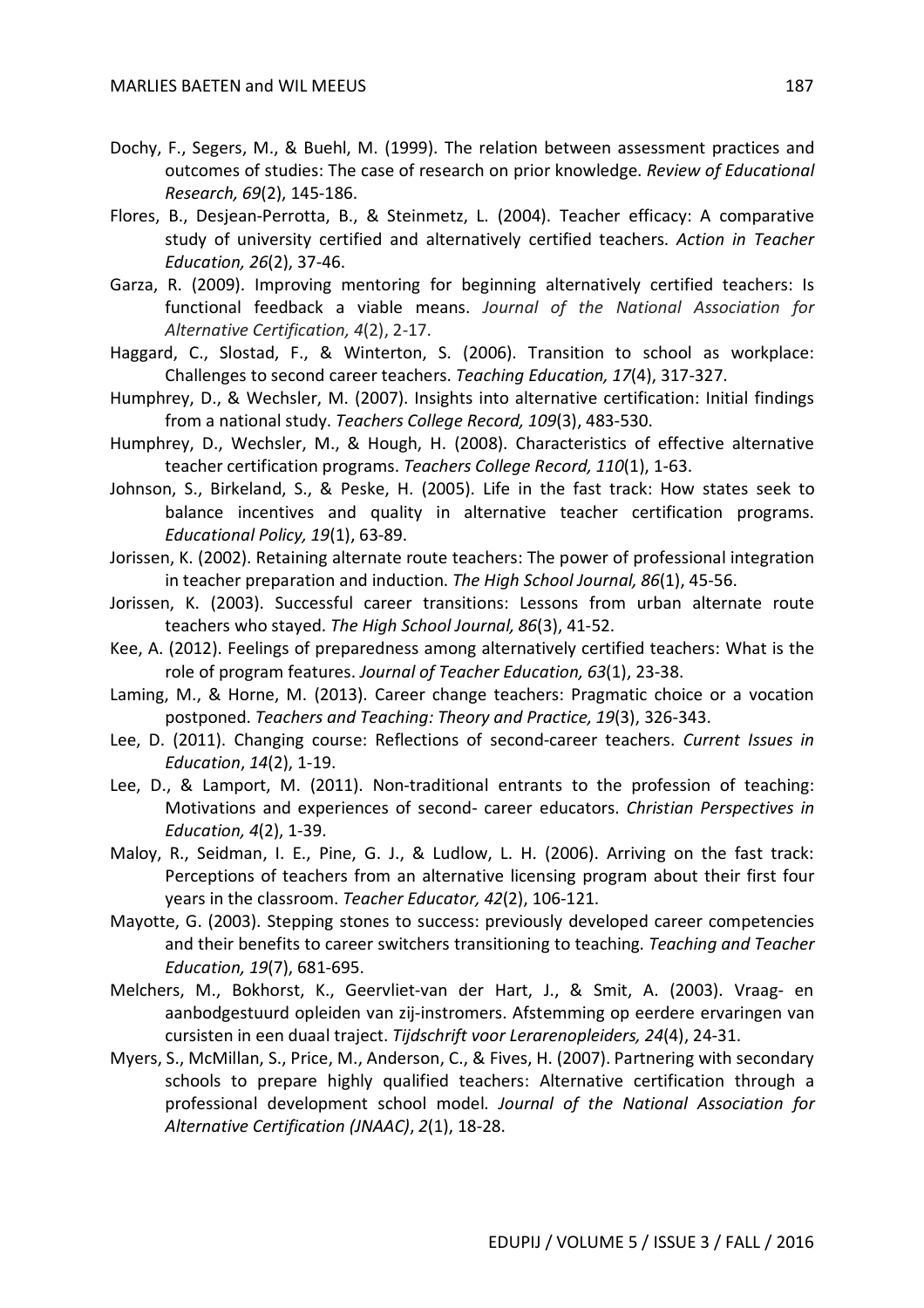- Ng, J., & Thomas, K. (2007). Cultivating the cream of the crop: A case study of urban teachers from an alternative teacher education program. *Action in Teacher Education, 29*(1), 3- 19.
- O'Connor, E., Malow, M., & Bisland, B. (2011). Mentorship and instruction received during training: Views of alternatively certified teachers. *Educational Review, 63*(2), 219-232.
- Powers, F. (2002). Second-career teachers: Perceptions and mission in their new careers. *International Studies in Sociology of Education, 12*(3), 303-318.
- Priyadharshini, E., & Robinson-Pant, A. (2003). The attraction of teaching: An investigation into why people change careers to teach. *Journal of Education for Teaching*, *29*(2), 95-112.
- Richardson, P., & Watt, H. (2005). 'I've decided to become a teacher': Influences on career change. *Teaching and Teacher Education,* 21*,* 475-489.
- Salyer, B. (2003). Alternatively and traditionally certified teachers: The same but different. *NASSP Bulletin, 87*(636), 16-27.
- Schonfeld, I., & Feinman, S. (2012). Difficulties of alternatively certified teachers. *Education and Urban Society, 44*(3), 215-246.
- Schoon, K., & Sandoval, P. (2000). Attracting, preparing, and keeping great urban teachers: The urban teacher education program, option II. *Urban Education, 35*(4), 418-441.
- Sribner, J., & Akiba, M. (2010). Exploring the relationship between prior career experience and instructional quality among mathematics and science teachers in alternative teacher certification programs. *Educational Policy, 24*(4), 602-627.
- Tigchelaar, A., Brouwer, N., & Korthagen, F. (2008). Crossing horizons: Continuity and change during second-career teachers' entry into teaching. *Teaching and Teacher Education, 24*(6), 1530-1550.
- Tigchelaar, A., Brouwer, N., & Vermunt, J. (2010). Tailor-made: Towards a pedagogy for educating second-career teachers. *Educational Research Review, 5*(2), 164-183.
- Tigchelaar, A., Vermunt, J., & Brouwer, N. (2012). Patterns of development in second-career teachers' conceptions of learning. *Teaching and Teacher Education, 28*(8), 1163-1174.
- Unruh, L., & Holt, J. (2012). First-year teaching experiences: Are they different for traditionally versus alternatively certified teachers. *Action in teacher education, 32*(3), 3-14.
- Uusimaki, L. (2011). In favour of mature-aged graduates (MAGs) tapping the potential for real educational change. *Asia-Pacific Journal of Teacher Education, 39*(4), 327-338.
- Wayman, J. C., Foster, A. M., Mantle-Bromley, C., & Wilson, C. (2003). A comparison of the professional concerns of traditionally prepared and alternatively licensed new teachers. *High School Journal, 86*(3), 35-40.
- Williams, J. (2010). Constructing a new professional identity: Career change into teaching. *Teaching and Teacher Education, 26*(3), 639-647.
- Williams, J., & Forgasz, H. (2009). The motivations of career change students in teacher education. *Asia-Pacific Journal of Teacher Education, 37*(1), 95-108.
- Zeichner, K. M., & Schulte, A. K. (2001). What we know and don't know from peer-reviewed research about alternative teacher certification programs. *Journal of Teacher Education, 52*(4), 266-280.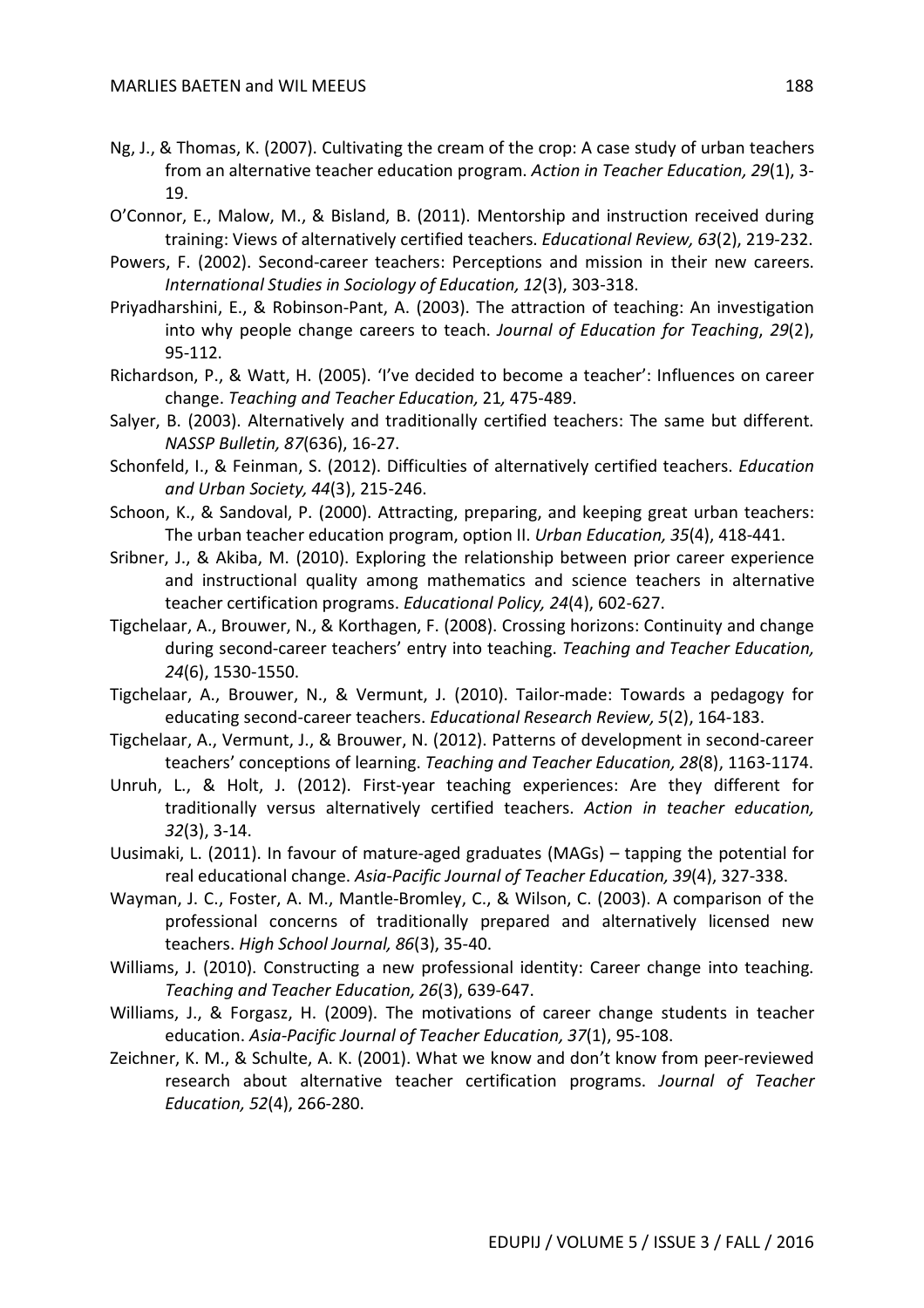# **Appendix**

| Author                                             | Theme <sup>1</sup>                                                                               | Type of            | Research questions/aims                                                                                                                                                                                                                                                                                                                                                                                      | Subjects                                                                                                                                                                                  | Data collection                             | Data         | Control   |
|----------------------------------------------------|--------------------------------------------------------------------------------------------------|--------------------|--------------------------------------------------------------------------------------------------------------------------------------------------------------------------------------------------------------------------------------------------------------------------------------------------------------------------------------------------------------------------------------------------------------|-------------------------------------------------------------------------------------------------------------------------------------------------------------------------------------------|---------------------------------------------|--------------|-----------|
|                                                    |                                                                                                  | manuscript         |                                                                                                                                                                                                                                                                                                                                                                                                              |                                                                                                                                                                                           |                                             | analysis     | group?    |
| Adcock &<br><b>Mahlios</b><br>(2005)<br><b>USA</b> | Teacher<br>education<br>programs<br>Second-<br>career<br>teachers<br>(gender, age,<br>ethnicity) | Empirical<br>study | Determining what type of nontraditional<br>alternative teacher certification programs<br>were offered in the Midwest, and the<br>participants who utilized this type of<br>program.                                                                                                                                                                                                                          | 44 teacher education<br>program directors<br>(26 from traditional<br>programs and 18 from<br>non-traditional<br>programs)<br>- 81 graduate students<br>Primary and secondary<br>education | - Surveys                                   | Quantitative | Yes       |
| Anthony &<br>Ord (2008)<br>New<br>Zealand          | Second-<br>career<br>teachers<br>(motivations,<br>expectations,<br>intentions)                   | Empirical<br>study | - Why does a person decide to give up their<br>former job to become a teacher?<br>- If someone is about to switch careers they<br>must think they've got what it 'takes' - what<br>is this and how do they know this?<br>- Why was the decision to go teaching made at<br>this point in time?<br>change-of-career<br>teachers'<br>- How are<br>expectations implicated in their transition<br>into teaching? | 68 change-of-career<br>teachers<br>Secondary education                                                                                                                                    | - Interviews                                | Qualitative  | <b>No</b> |
| Arbaugh et<br>al. (2007)<br><b>USA</b>             | Teacher<br>education<br>programs                                                                 | Empirical<br>study | - In what ways do student interns, mentor<br>teachers, and university faculty view five<br>different<br>internship models for<br>post-<br>baccalaureate mathematics<br>and science<br>certification students?                                                                                                                                                                                                | - 11 student teachers, 11<br>mentors, 6 university<br>personnel                                                                                                                           | - Meeting with all subjects<br>- Interviews | Qualitative  | <b>No</b> |

Overview of manuscripts included in the review study.

 *<sup>1</sup> Main theme (second-career teachers versus teacher education programs) investigated in the research question.*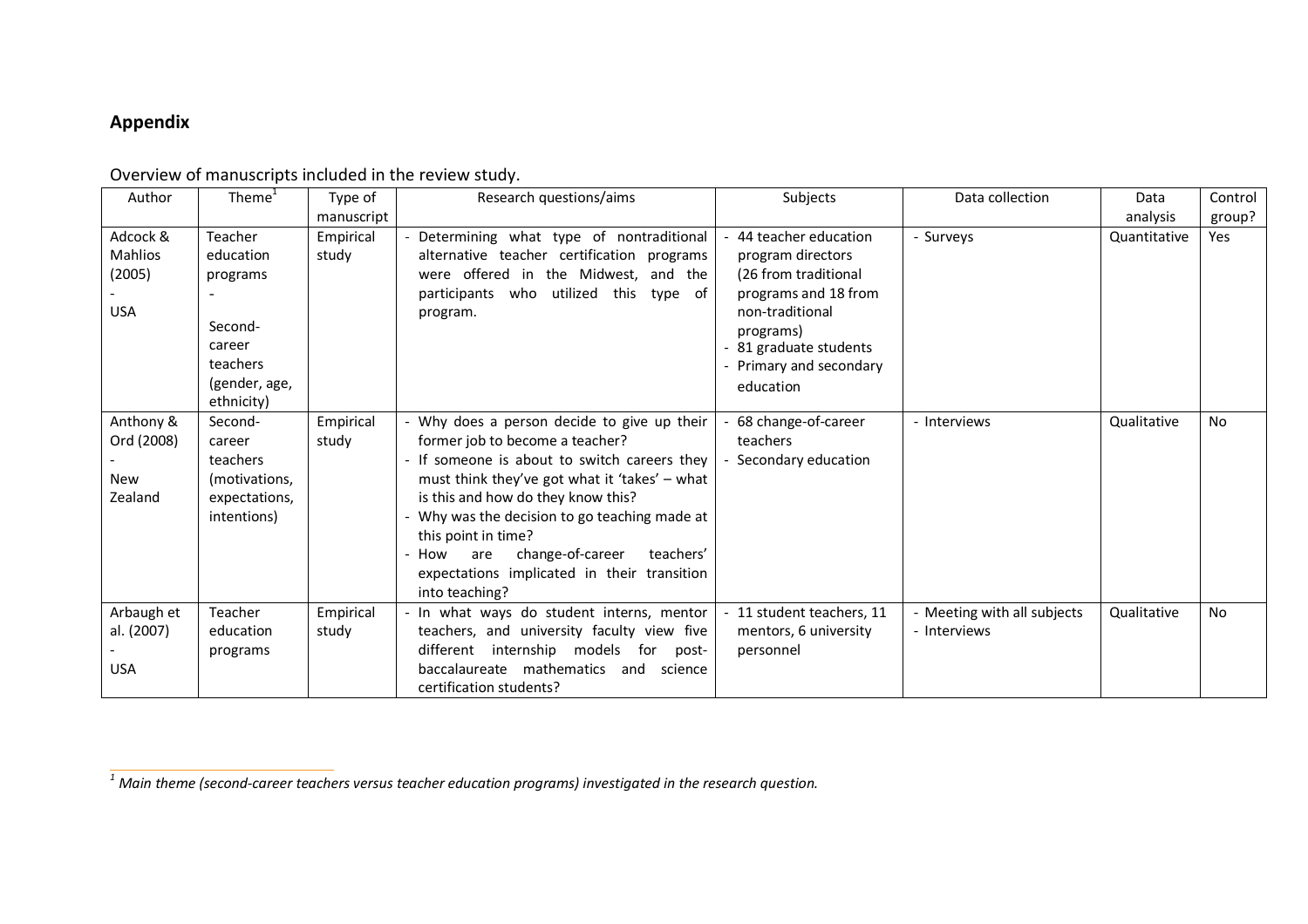| Author                                                       | Theme $1$                                     | Type of            | Research questions/aims                                                                                                                                                                                                                                                                                                                                                                                                                                                  | Subjects                                                                                                                                                                                                                                                           | Data collection                                                                                                                                                                   | Data                               | Control   |
|--------------------------------------------------------------|-----------------------------------------------|--------------------|--------------------------------------------------------------------------------------------------------------------------------------------------------------------------------------------------------------------------------------------------------------------------------------------------------------------------------------------------------------------------------------------------------------------------------------------------------------------------|--------------------------------------------------------------------------------------------------------------------------------------------------------------------------------------------------------------------------------------------------------------------|-----------------------------------------------------------------------------------------------------------------------------------------------------------------------------------|------------------------------------|-----------|
|                                                              |                                               | manuscript         |                                                                                                                                                                                                                                                                                                                                                                                                                                                                          |                                                                                                                                                                                                                                                                    |                                                                                                                                                                                   | analysis                           | group?    |
| Berger &<br>D'Ascoli<br>(2012)<br>Switzerland                | Second-<br>career<br>teachers<br>(motivation) | Empirical<br>study | - What is the validity and reliability of the<br>adapted FIT-Choice scale translated into<br>French and German, in the population of<br>Swiss vocational education and training<br>teachers?<br>- What are the most significant determinants<br>vocational education and training<br>of<br>teachers' career choice?<br>- What is the relationship between motivation<br>to become a vocational education and<br>training teacher, and perception of prior<br>occupation? | 483 vocational and<br>education teachers<br>(second-career<br>teachers)<br>Secondary education                                                                                                                                                                     | - FIT-Choice scale (survey)<br>- Perception of Prior<br>Occupation scale (survey)                                                                                                 | Quantitative                       | <b>No</b> |
| <b>Bolhuis</b><br>(2002)<br><b>The</b><br><b>Netherlands</b> | Teacher<br>education<br>programs              | Empirical<br>study | - Studying different alternative routes to<br>teaching in secondary education.                                                                                                                                                                                                                                                                                                                                                                                           | Study 1: 3 employment<br>consultants, 11<br>students, 4 teacher<br>educators, 5 mentors, 3<br>school managers<br>Study 2: 6 teacher<br>educators and 2<br>mentors (interviews),<br>872 student teachers<br>(questionnaires)<br>Study $3: /$<br>Secondary education | - Studv<br>1:<br>document<br>analysis and interviews<br>- Study 2: document<br>analysis, interviews,<br>questionnaires<br>- Study 3: attending<br>meetings, having<br>discussions | Qualitative<br>and<br>quantitative | <b>No</b> |
| Boone et al.<br>(2011)<br><b>USA</b>                         | Teacher<br>education<br>programs              | Empirical<br>study | Evaluating selected perceptions of science<br>mathematics<br>teachers<br>(regarding<br>and<br>preparation, self-efficacy and<br>outcome<br>expectancy) in an alternative certification<br>program.                                                                                                                                                                                                                                                                       | 39 student teachers<br>Middle and secondary<br>education                                                                                                                                                                                                           | - Questionnaires                                                                                                                                                                  | Quantitative                       | <b>No</b> |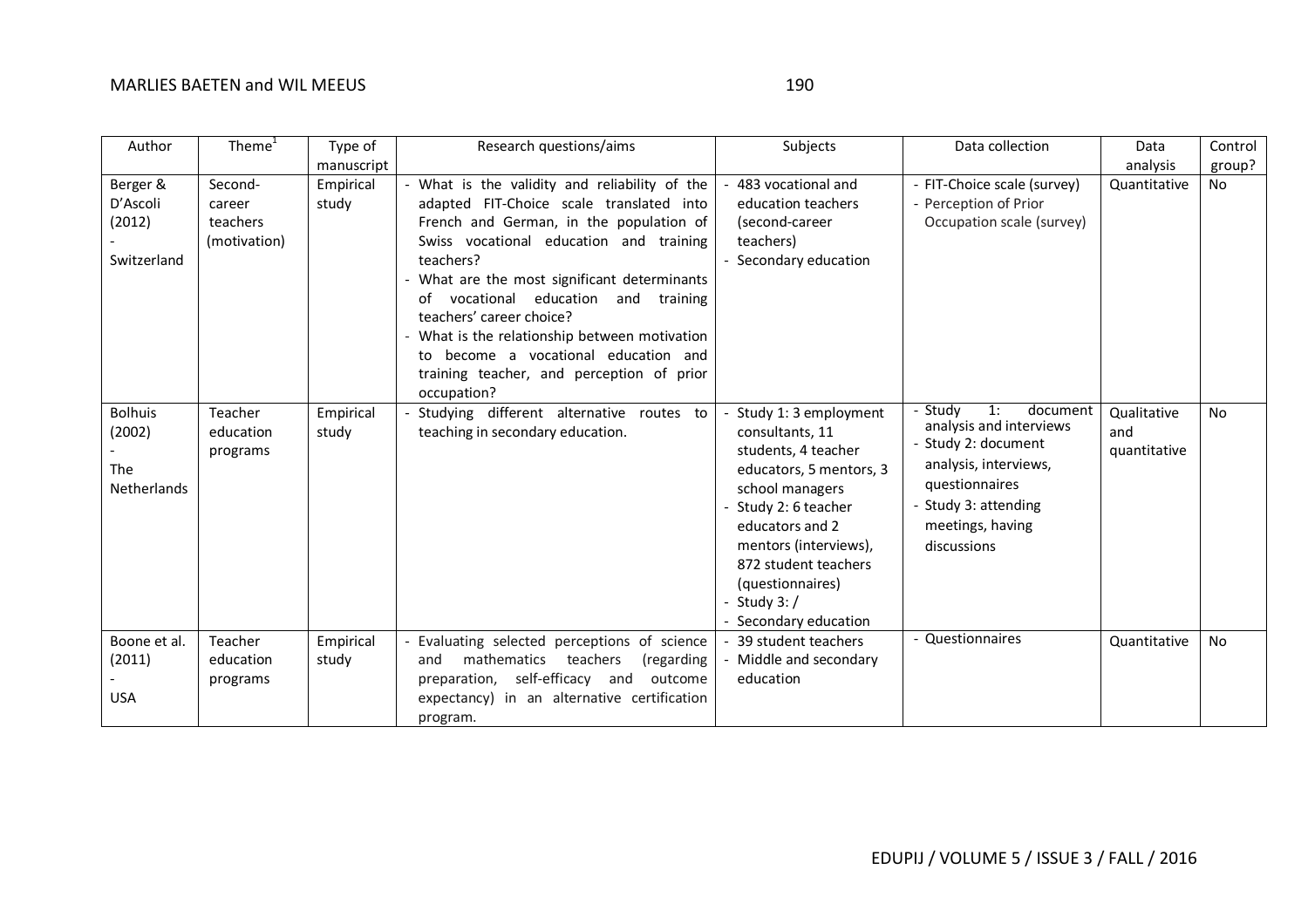| Author                                                | Theme <sup>1</sup>                                  | Type of                          | Research questions/aims                                                                                                                                                                                                                           | Subjects                                                                                                             | Data collection                                                                                                   | Data                               | Control             |
|-------------------------------------------------------|-----------------------------------------------------|----------------------------------|---------------------------------------------------------------------------------------------------------------------------------------------------------------------------------------------------------------------------------------------------|----------------------------------------------------------------------------------------------------------------------|-------------------------------------------------------------------------------------------------------------------|------------------------------------|---------------------|
| Bradbury &<br>Koballa<br>(2007)<br><b>USA</b>         | Teacher<br>education<br>programs                    | manuscript<br>Empirical<br>study | - What is the nature of advice given by science<br>teacher mentors to their protégés?<br>- How did advice giving compare between the<br>two mentors?                                                                                              | 2 mentors<br>- Secondary education                                                                                   | - Interviews<br>- Lesson plans<br>- Mentor observation notes<br>- Field notes of planning<br>periods and teaching | analysis<br>Qualitative            | group?<br><b>No</b> |
| <b>Brouwer</b><br>(2007)<br>The<br><b>Netherlands</b> | Teacher<br>education<br>programs                    | Empirical<br>study               | Reviewing strengths and weaknesses of<br>alternative teacher education programs as<br>introduced in the Netherlands on the basis of<br>all the evaluation studies available to date.                                                              | 6 evaluation studies of<br>teacher education<br>programs<br>(5 at the secondary<br>level, 1 at the primary<br>level) | - Document analysis                                                                                               | Qualitative                        | <b>No</b>           |
| Brindley &<br>Parker<br>(2010)<br><b>USA</b>          | Second-career<br>teachers<br>(teaching<br>beliefs)  | Empirical<br>study               | Investigating the teaching beliefs that post-<br>baccalaureate students brought into a<br>graduate level teacher certification program,<br>and the extent to which those beliefs<br>persevered or changed during their first year<br>of teaching. | 3 graduate students<br>Primary education                                                                             | - Written<br>philosophy<br>statements<br>Semi-structured interviews                                               | Qualitative                        | <b>No</b>           |
| Casey et al.<br>(2013)<br><b>USA</b>                  | Second-<br>career<br>teachers<br>(support<br>needs) | Empirical<br>study               | How do novice alternatively certified special<br>education and bilingual teachers describe<br>their support needs?<br>What kinds of support do alternatively<br>certified special education and bilingual<br>teachers perceive to be effective?   | - 89 teachers from ACP's                                                                                             | - Survey                                                                                                          | Qualitative<br>and<br>quantitative | <b>No</b>           |
| Castro &<br>Bauml<br>(2009)<br><b>USA</b>             | Second-<br>career<br>teachers<br>(motivation)       | Empirical<br>study               | Presenting<br>factors<br>with<br>associated<br>transitioning into teaching as a second career<br>discussing their implications<br>for<br>and<br>recruiting mid-career teachers.                                                                   | 14 program participants<br>- 9 second-career<br>teachers                                                             | - Focus group interviews<br>(program participants)<br>- Individual interviews<br>(second-career teachers)         | Qualitative                        | <b>No</b>           |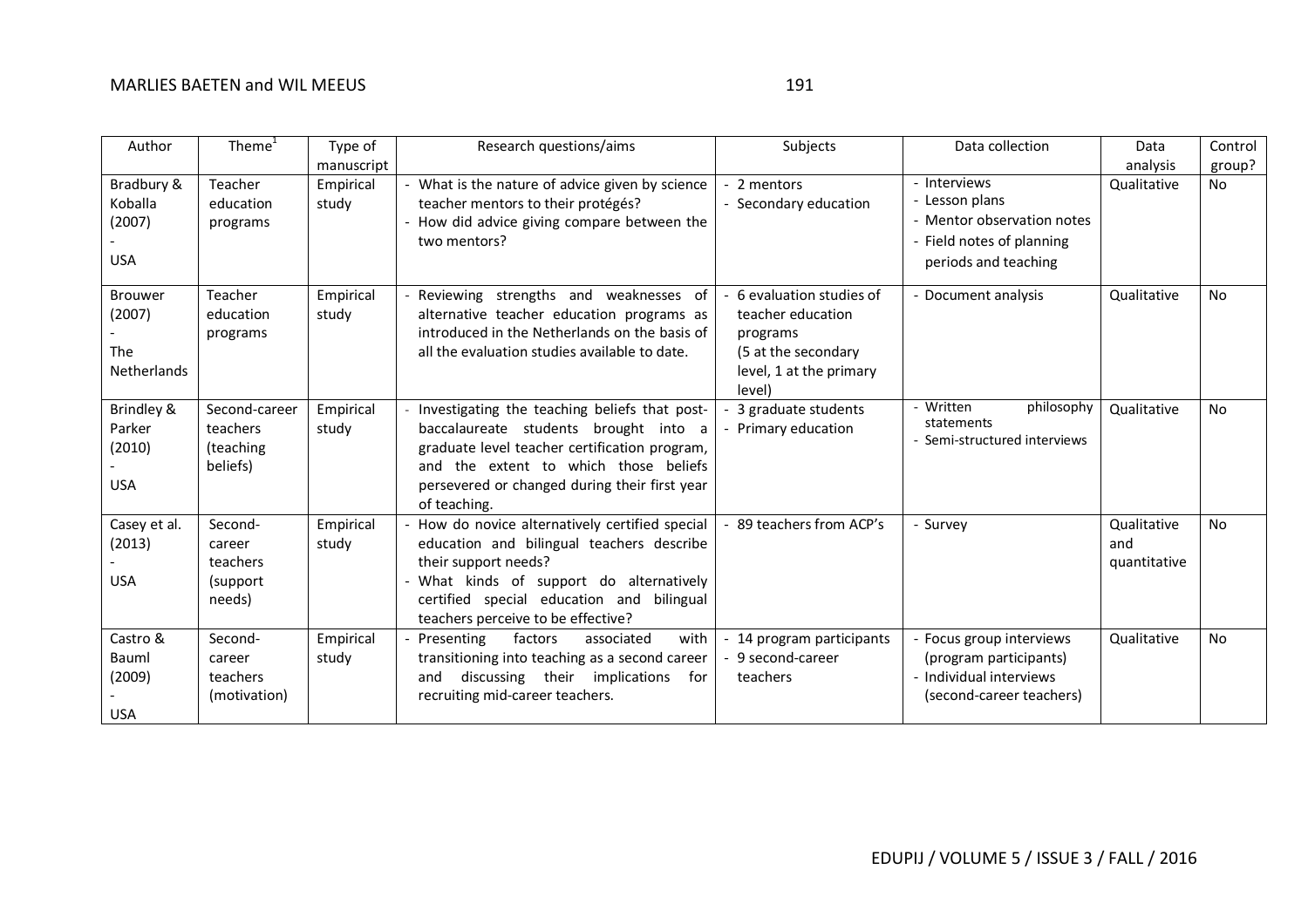| Author        | Theme <sup>+</sup> | Type of    | Research questions/aims                               | Subjects                 | Data collection           | Data         | Control   |
|---------------|--------------------|------------|-------------------------------------------------------|--------------------------|---------------------------|--------------|-----------|
|               |                    | manuscript |                                                       |                          |                           | analysis     | group?    |
| Chambers      | Second-            | Empirical  | Finding out more about the reasons that               | 4 pre-service teachers   | - Interviews              | Qualitative  | <b>No</b> |
| (2002)        | career             | study      | draw career changers into teaching and to             | and 6 in-service         |                           |              |           |
|               | teachers           |            | explore the effects of a previous successful          | teachers                 |                           |              |           |
| <b>USA</b>    | (motivation,       |            | career on their development as teachers.              | Secondary education      |                           |              |           |
|               | skills, applied    |            |                                                       |                          |                           |              |           |
|               | learning)          |            |                                                       |                          |                           |              |           |
| Chin &        | Second-            | Empirical  | Developing typological profiles of the interns        | 1826 alternative         | - Surveys                 | Quantitative | <b>No</b> |
| Young         | career             | study      | by using an ecological model of development.          | certification candidates |                           |              |           |
| (2007)        | teachers           |            |                                                       |                          |                           |              |           |
|               | (motivation)       |            |                                                       |                          |                           |              |           |
| <b>USA</b>    |                    |            |                                                       |                          |                           |              |           |
| Flores et al. | Second-            | Empirical  | - What are university and ACP teachers' sense         | 162 teachers (103 ACP,   | - Surveys                 | Quantitative | Yes       |
| (2004)        | career             | study      | of teacher efficacy?                                  | 59 traditional route)    |                           |              |           |
|               | teachers (self-    |            | Does certification route, experience or               |                          |                           |              |           |
| <b>USA</b>    | efficacy)          |            | specialization impact teachers' sense of<br>efficacy? |                          |                           |              |           |
| Garza         | Teacher            | Empirical  | Examining written feedback provided to                | 20 student teachers      | Classroom observations    | Qualitative  | <b>No</b> |
| (2009)        | education          | study      | beginning alternatively certified teachers by         | Primary, middle and      | - Mentor written feedback |              |           |
|               | programs           |            | their mentors and their field supervisor.             | secondary education      | - Focus group interviews  |              |           |
| USA           |                    |            |                                                       |                          |                           |              |           |
| Haggard et    | Second-            | Empirical  | Discovering the special challenges graduate           | 40 graduate students     | Open-ended surveys (pre-  | Qualitative  | <b>No</b> |
| al. (2006)    | career             | study      | teacher certification students encountered            | Primary (24) and         | and post-student          |              |           |
|               | teachers           |            | when leaving a career field and becoming              | secondary (16)           | teaching)                 |              |           |
| <b>USA</b>    | (challenges)       |            | novice teachers.                                      | education                |                           |              |           |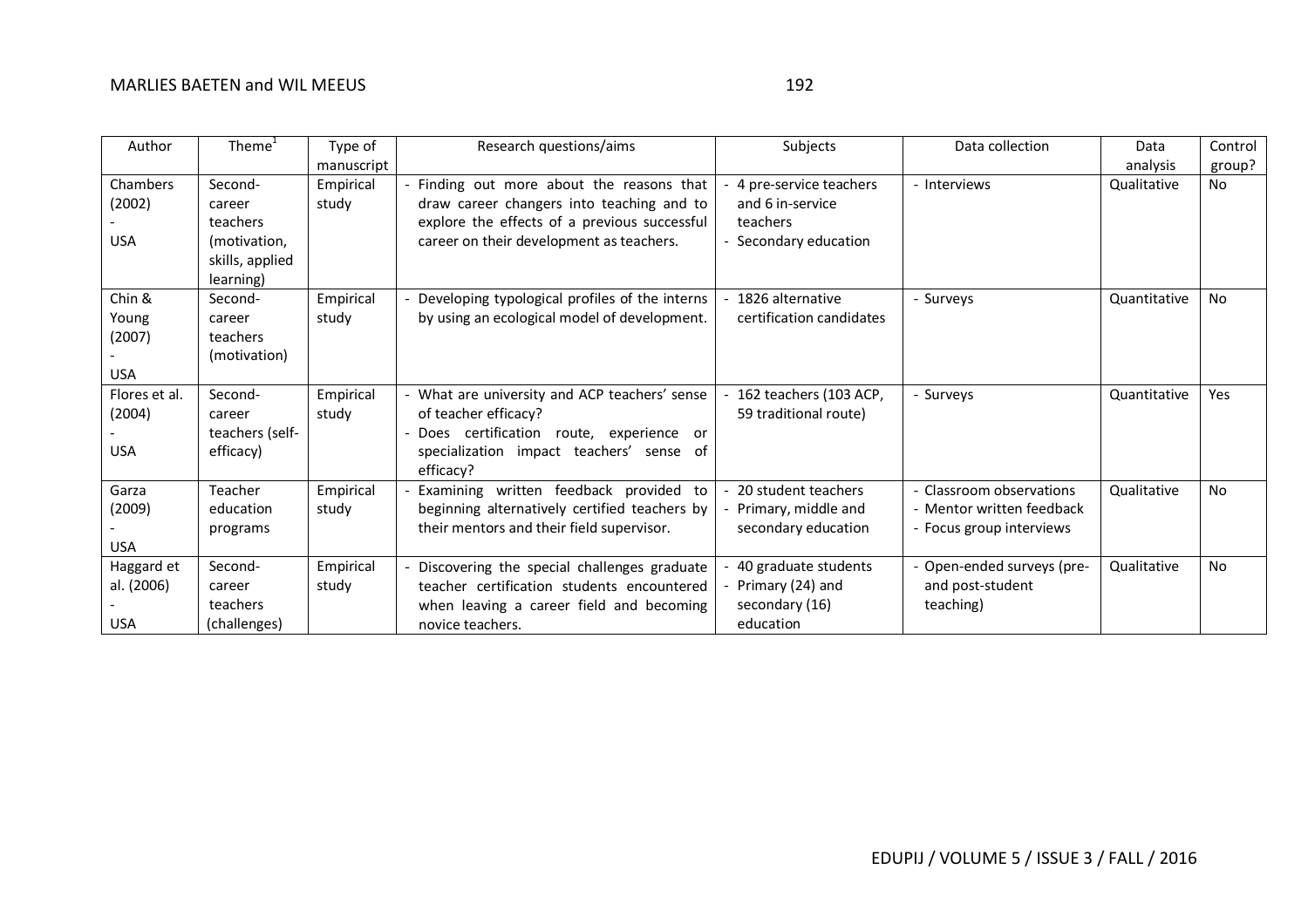| Author                                         | Theme $1$                                                                                                                                | Type of            | Research questions/aims                                                                                                                                                                                                                                                                                                                                                                | Subjects                                                                                                                                                      | Data collection                                                   | Data                               | Control   |
|------------------------------------------------|------------------------------------------------------------------------------------------------------------------------------------------|--------------------|----------------------------------------------------------------------------------------------------------------------------------------------------------------------------------------------------------------------------------------------------------------------------------------------------------------------------------------------------------------------------------------|---------------------------------------------------------------------------------------------------------------------------------------------------------------|-------------------------------------------------------------------|------------------------------------|-----------|
|                                                |                                                                                                                                          | manuscript         |                                                                                                                                                                                                                                                                                                                                                                                        |                                                                                                                                                               |                                                                   | analysis                           | group?    |
| Humphrey<br>& Wechsler<br>(2007)<br><b>USA</b> | Second-<br>career<br>teachers (age,<br>gender,<br>ethnicity,<br>prior<br>experiences,<br>motivation)<br>Teacher<br>education<br>programs | Empirical<br>study | Describing seven alternative certification<br>programs to understand who participates in<br>and<br>what<br>these<br>programs<br>learning<br>opportunities the programs provide.                                                                                                                                                                                                        | Case studies of seven<br>alternative certification<br>programs                                                                                                | - Interviews<br>- Document reviews<br>- Surveys<br>- Observations | Qualitative<br>and<br>quantitative | No        |
| Humphrey<br>et al. (2008)<br><b>USA</b>        | Teacher<br>education<br>programs                                                                                                         | Empirical<br>study | What are the characteristics of effective<br>alternative certification programs?                                                                                                                                                                                                                                                                                                       | Case studies of 7<br>alternative certification<br>programs                                                                                                    | - Interviews<br>- Document reviews<br>- Surveys<br>- Observations | Qualitative<br>and<br>quantitative | <b>No</b> |
| Johnson et<br>al. (2005)<br><b>USA</b>         | Teacher<br>education<br>programs                                                                                                         | Empirical<br>study | What responsibilities do the states assume<br>and what responsibilities do they delegate in<br>sponsoring their fast-track programs?<br>What are the reported consequences, for<br>implementation and for<br>the<br>program<br>participants' experiences, when the state<br>centralize<br>or decentralize<br>chooses to<br>particular elements of program development<br>and delivery? | 11 alternative<br>certification programs<br>Program directors,<br>faculty members,<br>participants, school<br>district officials,<br>nonprofit administrators | - Interviews<br>- Document analysis                               | Qualitative                        | <b>No</b> |
| Jorissen<br>(2002)<br><b>USA</b>               | Teacher<br>education<br>program                                                                                                          | Empirical<br>study | teachers'<br>Examining<br>alternate<br>route<br>of professional<br>integration<br>experiences<br>during the preparation and induction years of<br>their careers.                                                                                                                                                                                                                       | - 7 second-year teachers                                                                                                                                      | - Interviews<br>- Questionnaires                                  | Qualitative                        | <b>No</b> |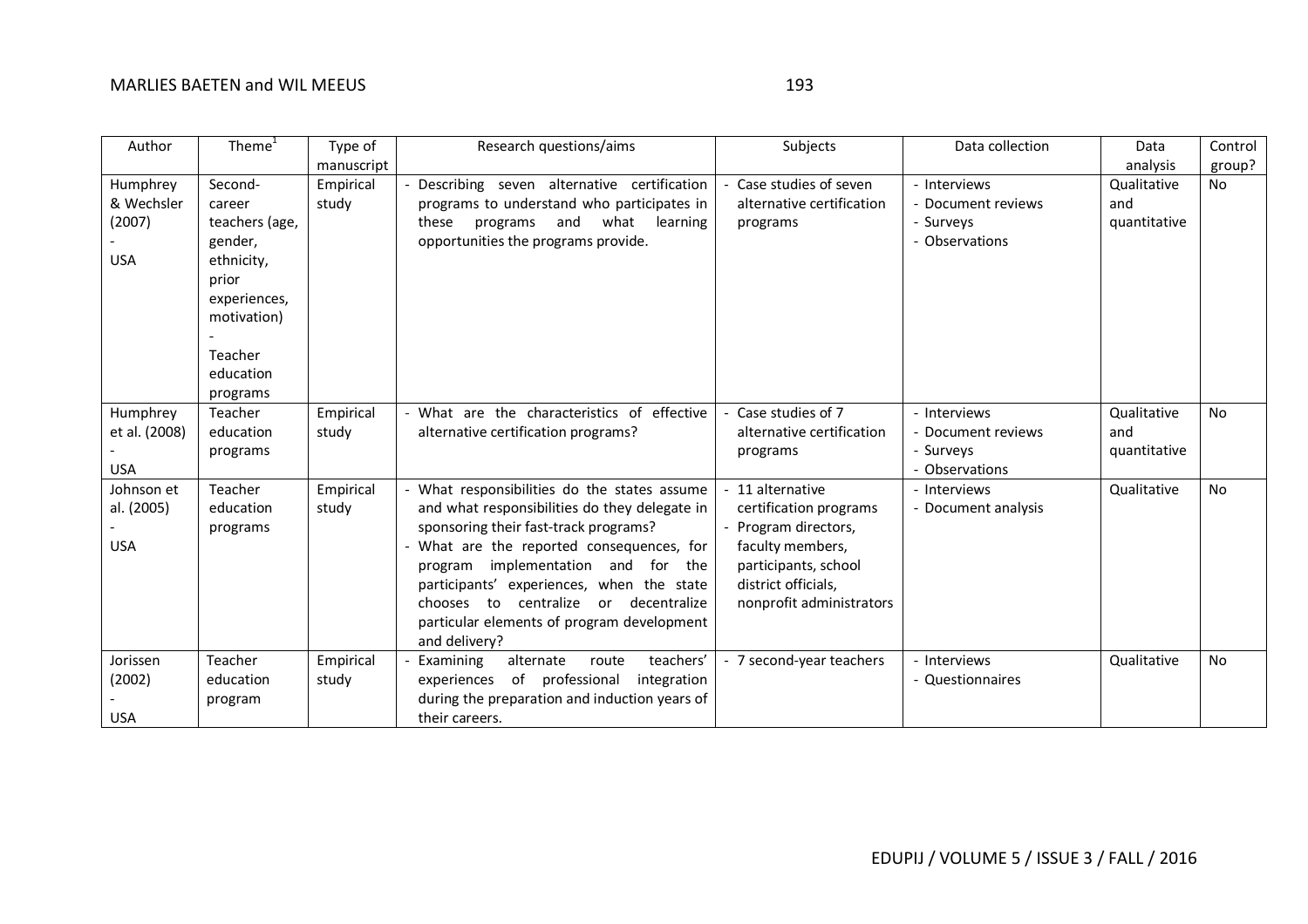| ×<br>۰. |  |
|---------|--|

| Author     | Theme <sup>1</sup> | Type of    | Research questions/aims                          | Subjects                | Data collection        | Data         | Control    |
|------------|--------------------|------------|--------------------------------------------------|-------------------------|------------------------|--------------|------------|
|            |                    | manuscript |                                                  |                         |                        | analysis     | group?     |
| Jorissen   | Teacher            | Empirical  | - What preparation program experiences did       | 6 second-career         | - Interviews           | Qualitative  | No.        |
| (2003)     | education          | study      | the teachers recall as most beneficial in        | teachers who were still |                        |              |            |
|            | programs           |            | preparing them for their urban classrooms?       | working in an urban     |                        |              |            |
| <b>USA</b> |                    |            | - What were the features of key relationships    | school 6 years after    |                        |              |            |
|            |                    |            | during this period?                              | graduating              |                        |              |            |
|            |                    |            |                                                  | Primary education       |                        |              |            |
| Kee (2012) | Second-career      | Empirical  | - Are there differences in the personal          | 1220 1st-year teachers  | - Surveys              | Quantitative | <b>Yes</b> |
|            | teachers           | study      | characteristics of 1st-year alternatively and    | from traditional route  |                        |              |            |
| <b>USA</b> |                    |            | traditionally certified teachers?                | - 470 1st-year teachers |                        |              |            |
|            | Teacher            |            | Do alternatively certified teachers feel less    | from alternative route  |                        |              |            |
|            | education          |            | prepared than their traditionally<br>well        |                         |                        |              |            |
|            | programs           |            | certified counterparts?                          |                         |                        |              |            |
|            |                    |            | Do alternatively certified teachers whose        |                         |                        |              |            |
|            |                    |            | certification programs have certain features     |                         |                        |              |            |
|            |                    |            | (such as certain types of coursework or          |                         |                        |              |            |
|            |                    |            | longer field experiences) feel better prepared   |                         |                        |              |            |
|            |                    |            | than teachers whose programs do not have         |                         |                        |              |            |
|            |                    |            | these features?                                  |                         |                        |              |            |
| Laming &   | Second-career      | Empirical  | Investigating the reasons why applicants to      | 30 teachers             | - Open-ended questions | Quantitative | <b>No</b>  |
| Horne      | teachers           | study      | pre-service education courses would give up      | Primary and secondary   | - Interviews           |              |            |
| (2013)     | (motivation)       |            | existing careers in order to become teachers.    | education               |                        |              |            |
|            |                    |            | Exploring the experiences of recently            |                         |                        |              |            |
| Australia  | Teacher            |            | graduated career change teachers.                |                         |                        |              |            |
|            | education          |            | - Testing the efficacy of the survey instrument. |                         |                        |              |            |
|            | programs           |            |                                                  |                         |                        |              |            |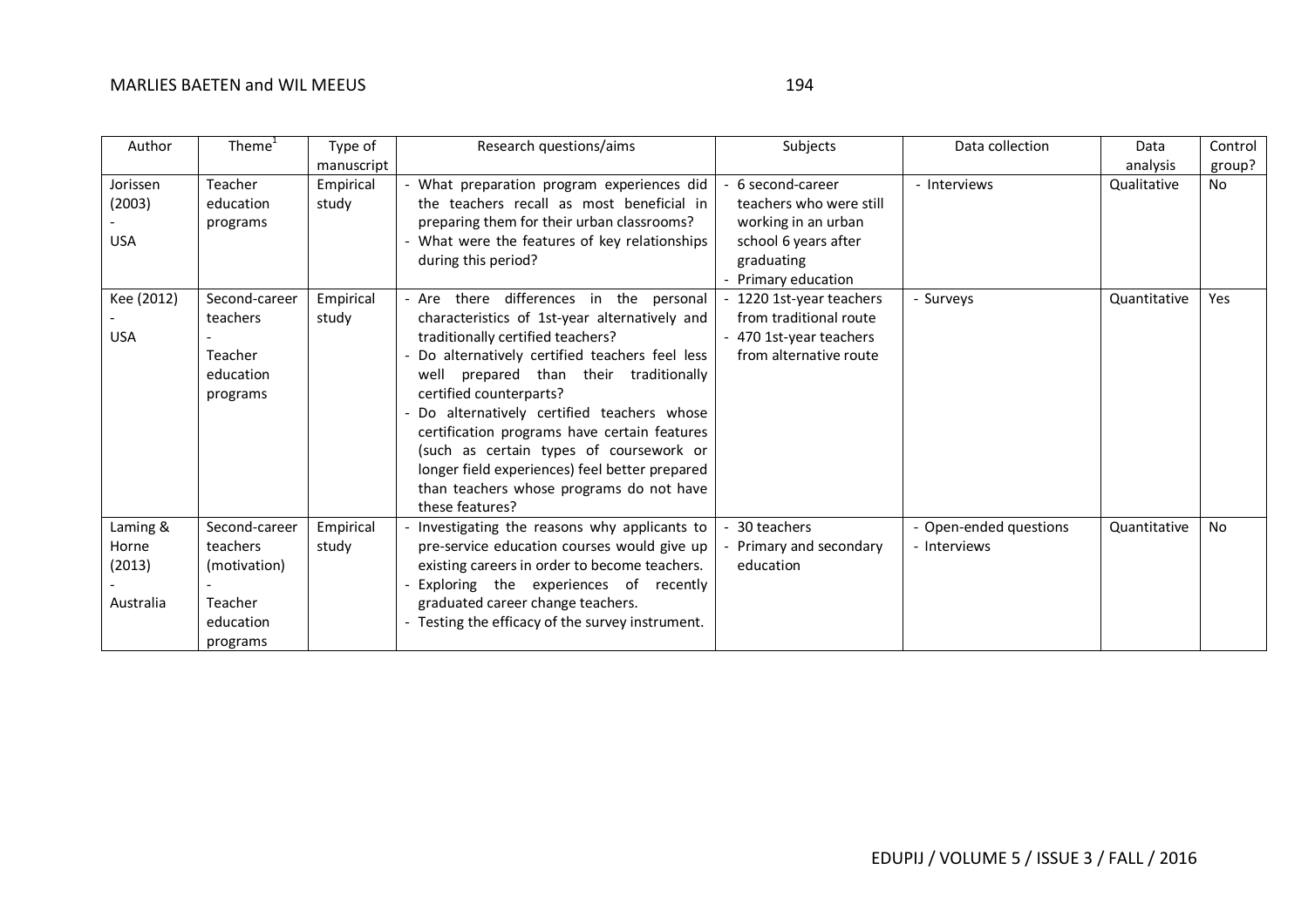| Author       | Theme <sup>1</sup> | Type of    | Research questions/aims                         | Subjects              | Data collection     | Data         | Control   |
|--------------|--------------------|------------|-------------------------------------------------|-----------------------|---------------------|--------------|-----------|
|              |                    | manuscript |                                                 |                       |                     | analysis     | group?    |
| Lee (2011)   | Second-career      | Empirical  | - What motivating events precipitated a         | - 12 second-career    | - Interviews        | Qualitative  | <b>No</b> |
|              | teachers           | study      | change of career to education?                  | teachers              | - Document analysis |              |           |
| <b>USA</b>   | (motivation,       |            | What common experiences do these                | Primary and secondary |                     |              |           |
|              | prior              |            | teachers share that may be unique to non-       | education             |                     |              |           |
|              | experiences)       |            | traditional entrants to the field of education? |                       |                     |              |           |
|              |                    |            | Do these teachers believe that the teacher      |                       |                     |              |           |
|              | Teacher            |            | education and/or alternative certification      |                       |                     |              |           |
|              | education          |            | process helped them learn to utilize their      |                       |                     |              |           |
|              | programs           |            | prior work experiences?                         |                       |                     |              |           |
|              |                    |            | How have these teachers' previous careers       |                       |                     |              |           |
|              |                    |            | guided and/or benefited them in their new       |                       |                     |              |           |
|              |                    |            | profession?                                     |                       |                     |              |           |
|              |                    |            | - What degree of satisfaction have these        |                       |                     |              |           |
|              |                    |            | teachers found in their new profession?         |                       |                     |              |           |
| Lee &        | Second-career      | Literature | Examining motivations and experiences of        | $-$ /                 | $-$ /               | Qualitative  |           |
| Lamport      | teachers           | review     | non-traditional, second-career teachers.        |                       |                     |              |           |
| (2011)       | (motivation,       |            |                                                 |                       |                     |              |           |
| <b>USA</b>   | experiences)       |            |                                                 |                       |                     |              |           |
|              | Teacher            |            |                                                 |                       |                     |              |           |
|              | education          |            |                                                 |                       |                     |              |           |
|              | programs           |            |                                                 |                       |                     |              |           |
| Maloy et al. | Second-career      | Empirical  | - Who are these teachers arriving in the        | 64/44/22 teachers (3  | - Surveys           | Quantitative | No        |
| (2006)       | teachers           | study      | teaching profession on a fast track?            | measurement           |                     |              |           |
|              | (age, gender,      |            | How do they perceive their effectiveness as     | moments)              |                     |              |           |
| <b>USA</b>   | ethnicity, prior   |            | teachers in classrooms and as leaders in        |                       |                     |              |           |
|              | education          |            | schools?                                        |                       |                     |              |           |
|              |                    |            | How do they evaluate the usefulness of their    |                       |                     |              |           |
|              | Teacher            |            | teacher preparation program, and how do         |                       |                     |              |           |
|              | education          |            | they respond to efforts by the schools that     |                       |                     |              |           |
|              | programs           |            | hired them to support their induction into      |                       |                     |              |           |
|              |                    |            | teaching through mentoring programs and         |                       |                     |              |           |
|              |                    |            | professional development activities?            |                       |                     |              |           |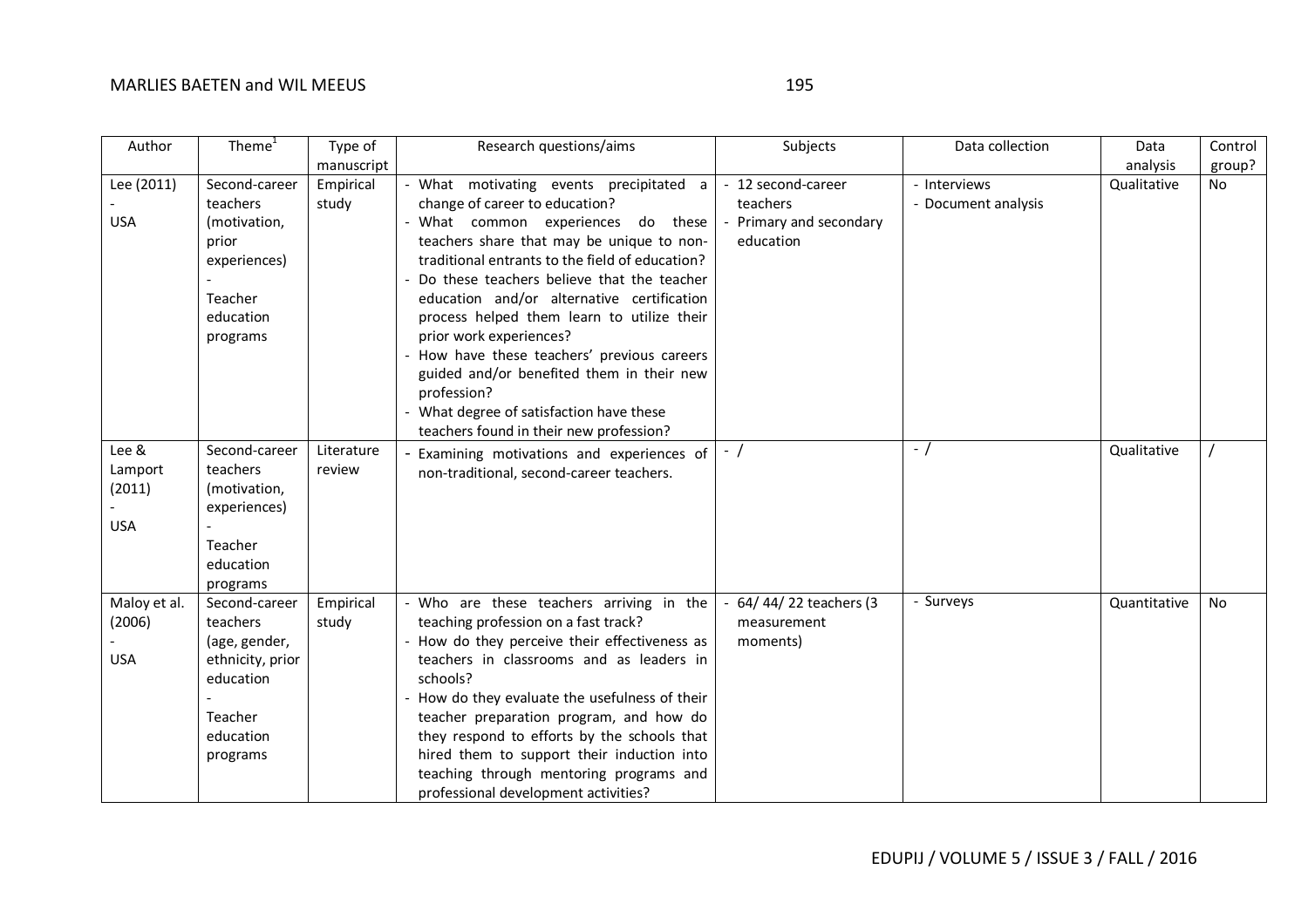| .                       |  |
|-------------------------|--|
| ×<br>۰.<br>w<br>۰.<br>× |  |

| Author            | Thene <sup>1</sup> | Type of            | Research questions/aims                                                                       | Subjects              | Data collection               | Data         | Control   |
|-------------------|--------------------|--------------------|-----------------------------------------------------------------------------------------------|-----------------------|-------------------------------|--------------|-----------|
|                   | Second-career      | manuscript         |                                                                                               | 4 second-career       | - Interviews                  | analysis     | group?    |
| Mayotte<br>(2003) | teachers           | Empirical<br>study | Looking at the influence of a previous career<br>on classroom practice by considering second  | teachers              | - Surveys                     | Qualitative  | <b>No</b> |
|                   | (prior             |                    | career teachers' recognition of competencies                                                  | Primary and secondary | Observation field notes       |              |           |
| <b>USA</b>        | experiences)       |                    | and attitudes developed within their previous                                                 | education             | - Teacher artifacts           |              |           |
|                   |                    |                    | careers and their transfer to teaching.                                                       |                       |                               |              |           |
| Melchers et       | Teacher            | Empirical          | Describing a training program for second-                                                     | $-$ /                 | - Surveys                     | Qualitative  | <b>No</b> |
| al. (2003)        | education          | study              | career teachers in primary education.                                                         |                       | - Interviews                  |              |           |
|                   | programs           |                    | Studying the first experiences of second-                                                     |                       |                               |              |           |
| The               |                    |                    | career teachers with the teacher training                                                     |                       |                               |              |           |
| Netherlands       |                    |                    | program.                                                                                      |                       |                               |              |           |
| Myers et al.      | Teacher            | Empirical          | Documenting the implementation of a                                                           | 5 participants        | - Interviews                  | Qualitative  | <b>No</b> |
| (2007)            | education          | study              | unique project design.                                                                        | - Secondary education |                               |              |           |
| <b>USA</b>        | programs           |                    | - Analyzing the pilot cohort's perceptions of<br>those characteristics that are necessary for |                       |                               |              |           |
|                   |                    |                    | effective teacher preparation and instruction.                                                |                       |                               |              |           |
| Ng &              | Second-career      | Empirical          | Exploring<br>the<br>of<br>experiences<br>two                                                  | - 2 teachers          | - Observations<br>their<br>of | Qualitative  | <b>No</b> |
| Thomas            | teachers           | study              | certified<br>alternatively<br>teachers<br>and                                                 |                       | classrooms                    |              |           |
| (2007)            |                    |                    | considering what contributed to their success                                                 |                       | - Transcripts of videotaped   |              |           |
|                   |                    |                    | working in an urban school context.                                                           |                       | lessons                       |              |           |
| <b>USA</b>        |                    |                    |                                                                                               |                       | - Artifacts and commentary    |              |           |
|                   |                    |                    |                                                                                               |                       | included in professional      |              |           |
|                   |                    |                    |                                                                                               |                       | portfolios                    |              |           |
|                   |                    |                    |                                                                                               |                       | - Focus group interviews      |              |           |
|                   |                    |                    |                                                                                               |                       | Semi-structured individual    |              |           |
|                   |                    |                    |                                                                                               |                       | interviews                    |              |           |
| O'Connor          | Teacher            | Empirical          | Examining the teacher fellows perceptions of                                                  | - 68 students         | - Survey                      | Qualitative  | <b>No</b> |
| (2011)            | education          | study              | the preparation process and support                                                           | Elementary education  |                               | &            |           |
|                   | program            |                    | mechanisms that are provided during the                                                       |                       |                               | quantitative |           |
| <b>USA</b>        |                    |                    | training, their suggestions for improving the                                                 |                       |                               |              |           |
|                   |                    |                    | training, and their plans to remain teaching in                                               |                       |                               |              |           |
|                   |                    |                    | New York City.                                                                                |                       |                               |              |           |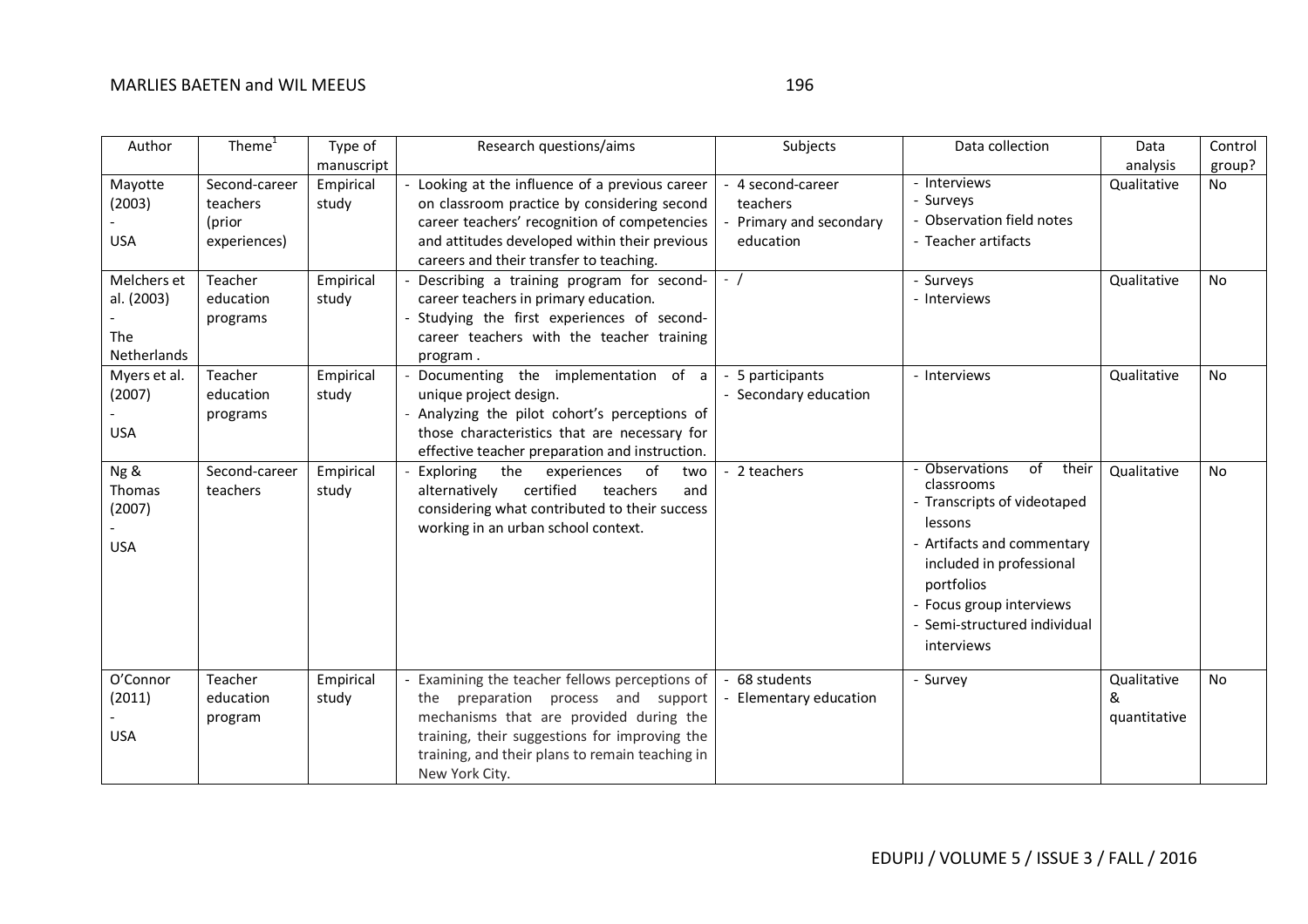| Author                                                  | Theme <sup>1</sup>                                                                         | Type of            | Research questions/aims                                                                                                                                                                                                                                                                                                                      | Subjects                                                                                       | Data collection                   | Data                               | Control   |
|---------------------------------------------------------|--------------------------------------------------------------------------------------------|--------------------|----------------------------------------------------------------------------------------------------------------------------------------------------------------------------------------------------------------------------------------------------------------------------------------------------------------------------------------------|------------------------------------------------------------------------------------------------|-----------------------------------|------------------------------------|-----------|
|                                                         |                                                                                            | manuscript         |                                                                                                                                                                                                                                                                                                                                              |                                                                                                |                                   | analysis                           | group?    |
| Powers<br>(2002)<br><b>USA</b>                          | Second-career<br>teachers<br>(motivation)                                                  | Empirical<br>study | - Investigating the reasons why individuals<br>choose to enter teaching as a second career,<br>what type of differences are perceived from<br>previous occupations, how second-career<br>teachers perceive administrators, and the<br>shared values or mission that aids the<br>second-career teacher during the career<br>transition period | - 7 second-career<br>teachers                                                                  | - Interviews                      | Qualitative                        | <b>No</b> |
| Priyadhars-<br>hini &<br>Robinson-<br>Pant (2003)<br>UK | Second-career<br>teachers<br>(motivation)                                                  | Empirical<br>study | Understanding the triggers and processes by<br>which career changers moved into secondary<br>teacher training.                                                                                                                                                                                                                               | - 34 student teachers<br>- Secondary education                                                 | - Interviews                      | Qualitative                        | No        |
| Richardson<br>& Watt<br>(2005)<br>Australia             | Second-career<br>teachers<br>(motivation)                                                  | Empirical<br>study | Providing a profile of people who have<br>decided to undertake a teacher education<br>course as a career change into teaching.                                                                                                                                                                                                               | - 74 student teachers                                                                          | - Survey<br>- Interview           | Quantitative<br>and<br>qualitative | <b>No</b> |
| Salyer<br>(2003)<br><b>USA</b>                          | Second-career<br>teachers<br>(motivation,<br>strengths)<br>Teacher<br>education<br>program | Empirical<br>study | - What were participants' reasons for wanting<br>to become teachers?<br>- What strengths do these participants believe<br>they can bring to a classroom and a school as<br>a result of previous career experiences?<br>- What kinds of support did participants<br>receive as they began their teaching careers?                             | 38 university students<br>- Secondary education                                                | - Questionnaire (open-<br>ended)  | Qualitative                        | <b>No</b> |
| Schonfeld &<br>Feinman<br>(2012)<br><b>USA</b>          | Second-career<br>teachers<br>(age, gender,<br>ethnicity)                                   | Empirical<br>study | Estimating the frequencies with which<br>alternatively certified teachers and their<br>traditionally certified colleagues encounter<br>job-related difficulties.                                                                                                                                                                             | 257 beginning teachers<br>(70% alternative<br>certification, 30%<br>traditional certification) | - Questionnaire<br>- Online diary | Quantitative                       | Yes       |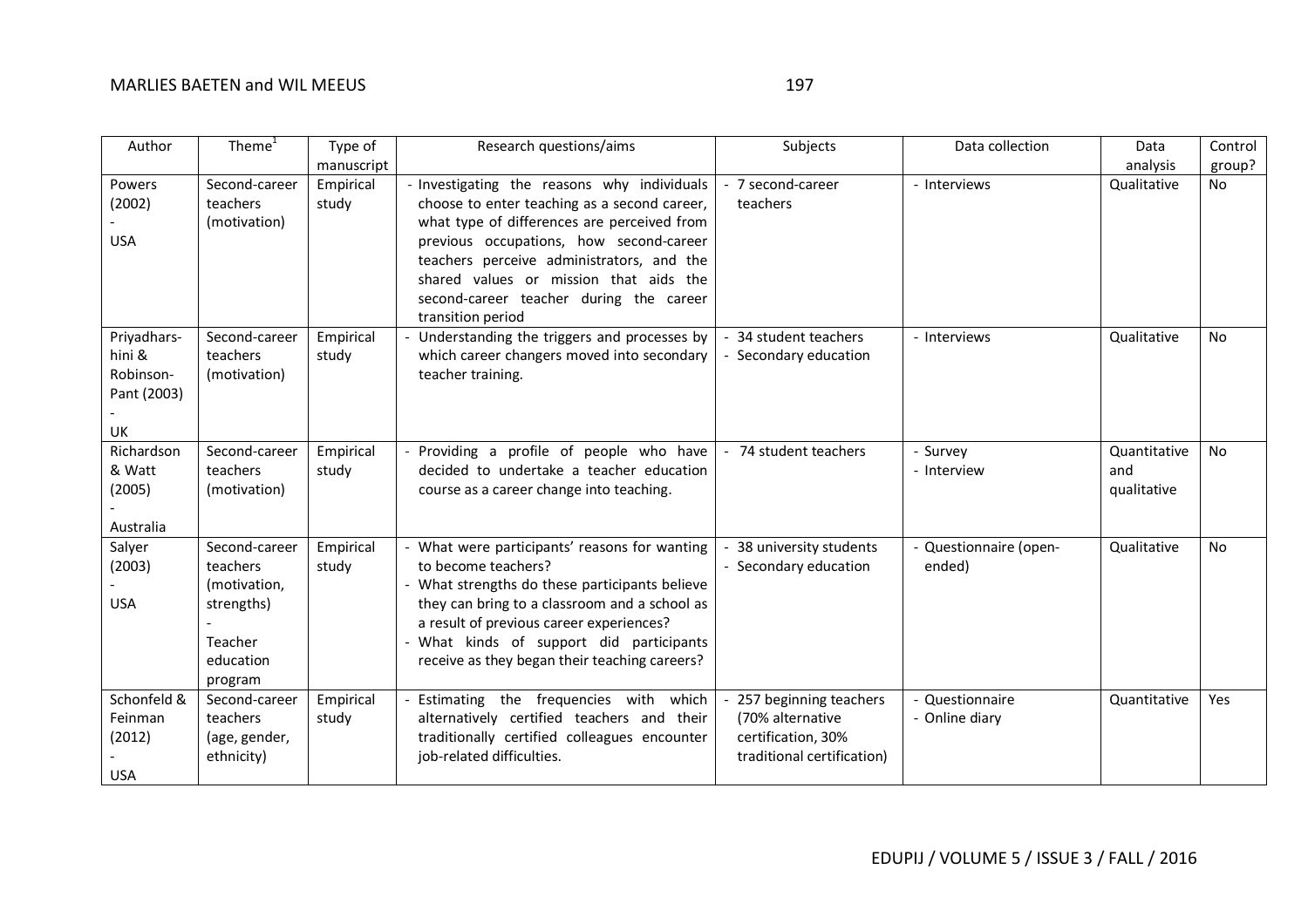| Author               | Theme $1$            | Type of            | Research questions/aims                                                                    | Subjects                                   | Data collection   | Data         | Control   |
|----------------------|----------------------|--------------------|--------------------------------------------------------------------------------------------|--------------------------------------------|-------------------|--------------|-----------|
|                      |                      | manuscript         |                                                                                            |                                            |                   | analysis     | group?    |
| Schoon &<br>Sandoval | Teacher<br>education | Empirical<br>study | Describing a graduate, 19-month alternative<br>certification program for urban middle- and | Student teachers,                          | - Interviews      | Qualitative  | No.       |
| (2000)               | program              |                    | high-school teachers that leads to teacher                                                 | principals, mentors,<br>university faculty | - Focus groups    |              |           |
|                      |                      |                    | certification.                                                                             | members                                    |                   |              |           |
| <b>USA</b>           |                      |                    |                                                                                            |                                            |                   |              |           |
| Scribner &           | Second-career        | Empirical          | of<br>- What are the characteristics<br>prior                                              | 72 student teachers                        | - Observations    | Qualitative  | <b>No</b> |
| Akiba (2010)         | teachers (prior      | study              | professional experiences among alternative                                                 |                                            | - Interviews      | and          |           |
| <b>USA</b>           | experiences)         |                    | certification<br>(ATCP)<br>teacher<br>program<br>teachers in Missouri?                     |                                            | - Surveys         | quantitative |           |
|                      |                      |                    | How are ATCP teachers' prior professional                                                  |                                            |                   |              |           |
|                      |                      |                    | experiences associated with instructional                                                  |                                            |                   |              |           |
|                      |                      |                    | quality?<br>What explains the relationship between ATCP                                    |                                            |                   |              |           |
|                      |                      |                    | teachers' prior professional experiences and                                               |                                            |                   |              |           |
|                      |                      |                    | instructional quality?                                                                     |                                            |                   |              |           |
| Tigchelaar           | Second-career        | Empirical          | - What are characteristic differences between                                              | 6 teacher educators                        | - Semi-structured | Qualitative  | <b>No</b> |
| et al. (2008)        | teachers             | study              | second-career teachers and first-career                                                    | 8 second-career                            | interviews        | &            |           |
|                      |                      |                    | teachers, when they enter a teacher                                                        | teachers                                   | - Questionnaires  | quantitative |           |
| Netherlands          |                      |                    | education program?                                                                         | Secondary education                        |                   |              |           |
|                      |                      |                    | What are characteristics in which second-                                                  |                                            |                   |              |           |
|                      |                      |                    | career teachers differ among each other?<br>Which experiences of continuity and change     |                                            |                   |              |           |
|                      |                      |                    | do career changers report during their                                                     |                                            |                   |              |           |
|                      |                      |                    | transition to teaching?                                                                    |                                            |                   |              |           |
|                      |                      |                    | - In what respects do career changers                                                      |                                            |                   |              |           |
|                      |                      |                    | experience their teacher education programs                                                |                                            |                   |              |           |
|                      |                      |                    | as supportive for the transition to teaching?                                              |                                            |                   |              |           |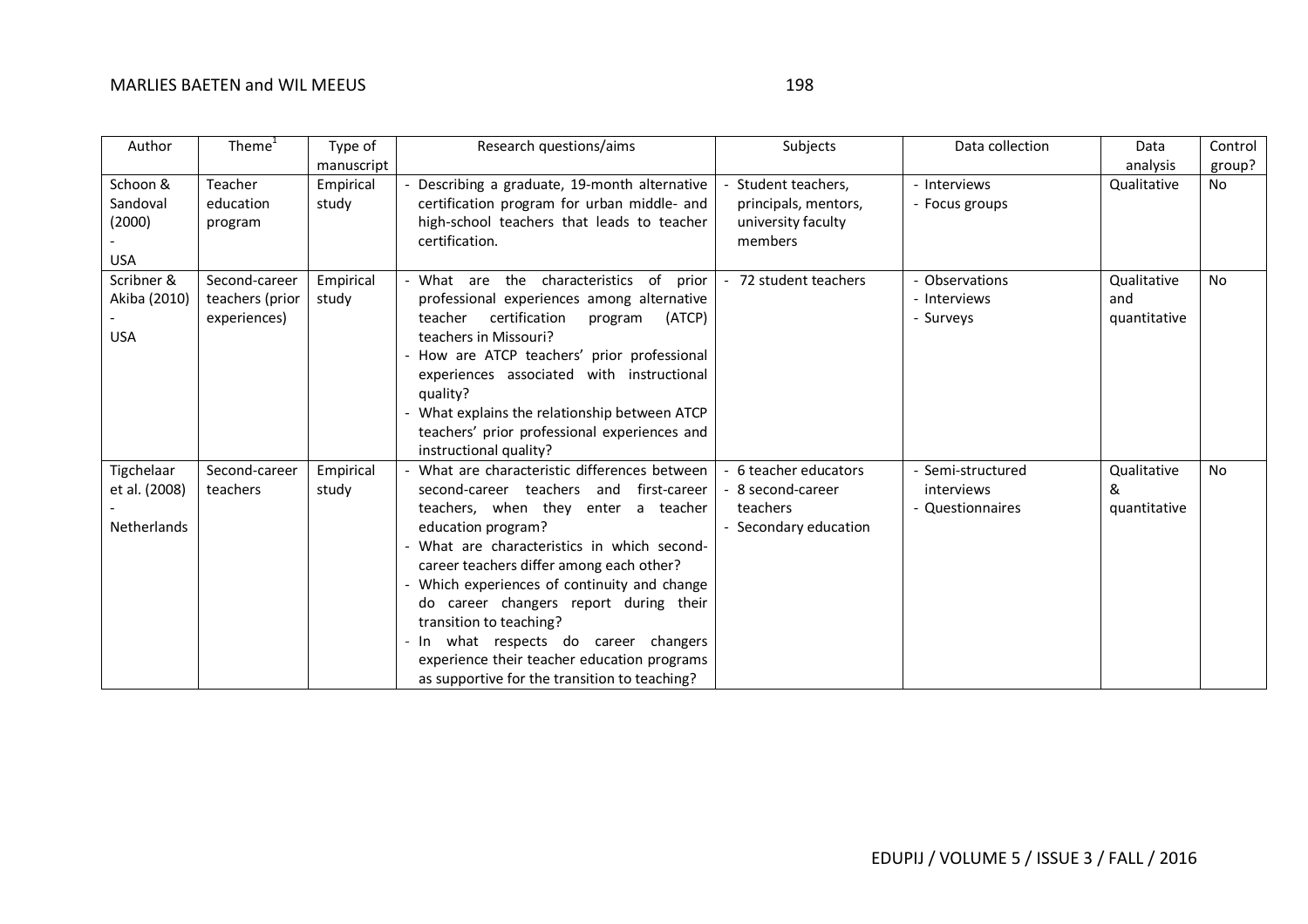| ×<br>I<br>۰.<br>×<br>۰.<br>× |  |
|------------------------------|--|

| Author             | Theme <sup>1</sup> | Type of    | Research questions/aims                        | Subjects            | Data collection           | Data         | Control   |
|--------------------|--------------------|------------|------------------------------------------------|---------------------|---------------------------|--------------|-----------|
|                    |                    | manuscript |                                                |                     |                           | analysis     | group?    |
| Tigchelaar         | Second-career      | Review     | - What are the characteristic differences      | $-$ /               | Searching databases       | Qualitative  |           |
| et al. (2010)      | teachers           | study      | between first-career trainee teachers and      |                     | - Analyzing studies along |              |           |
|                    | (motives,          |            | second-career trainee teachers?                |                     | four research questions   |              |           |
| <b>Netherlands</b> | skills,            |            | - What are the characteristic problems and     |                     | (bottom-up analysis)      |              |           |
|                    | knowledge          |            | challenges faced by second-career trainee      |                     |                           |              |           |
|                    | and beliefs,       |            | teachers?                                      |                     |                           |              |           |
|                    | autonomy)          |            | - How do second-career teachers perceive the   |                     |                           |              |           |
|                    |                    |            | support they are given while in training?      |                     |                           |              |           |
|                    | Teacher            |            | In what way is the learning-to-teach process   |                     |                           |              |           |
|                    | education          |            | second-career teachers fostered in<br>of       |                     |                           |              |           |
|                    | programs           |            | alternative certification programs?            |                     |                           |              |           |
| Tigchelaar         | Second-career      | Empirical  | - What are second-career teacher candidates'   | 207 candidates      | - Questionnaire           | Quantitative | <b>No</b> |
| et al. (2012)      | teachers           | study      | initial conceptions about teaching and         | Secondary education |                           |              |           |
|                    | (conceptions)      |            | learning?                                      |                     |                           |              |           |
| Netherlands        | of learning        |            | - What are the relationships between second-   |                     |                           |              |           |
|                    | and teaching)      |            | teacher candidates'<br>background<br>career    |                     |                           |              |           |
|                    |                    |            | characteristics and their initial conceptions  |                     |                           |              |           |
|                    |                    |            | about teaching and learning?                   |                     |                           |              |           |
|                    |                    |            | How do second-career teachers' conceptions     |                     |                           |              |           |
|                    |                    |            | about teaching and learning develop during     |                     |                           |              |           |
|                    |                    |            | first semester of<br>alternative<br>an<br>the. |                     |                           |              |           |
|                    |                    |            | certification program?                         |                     |                           |              |           |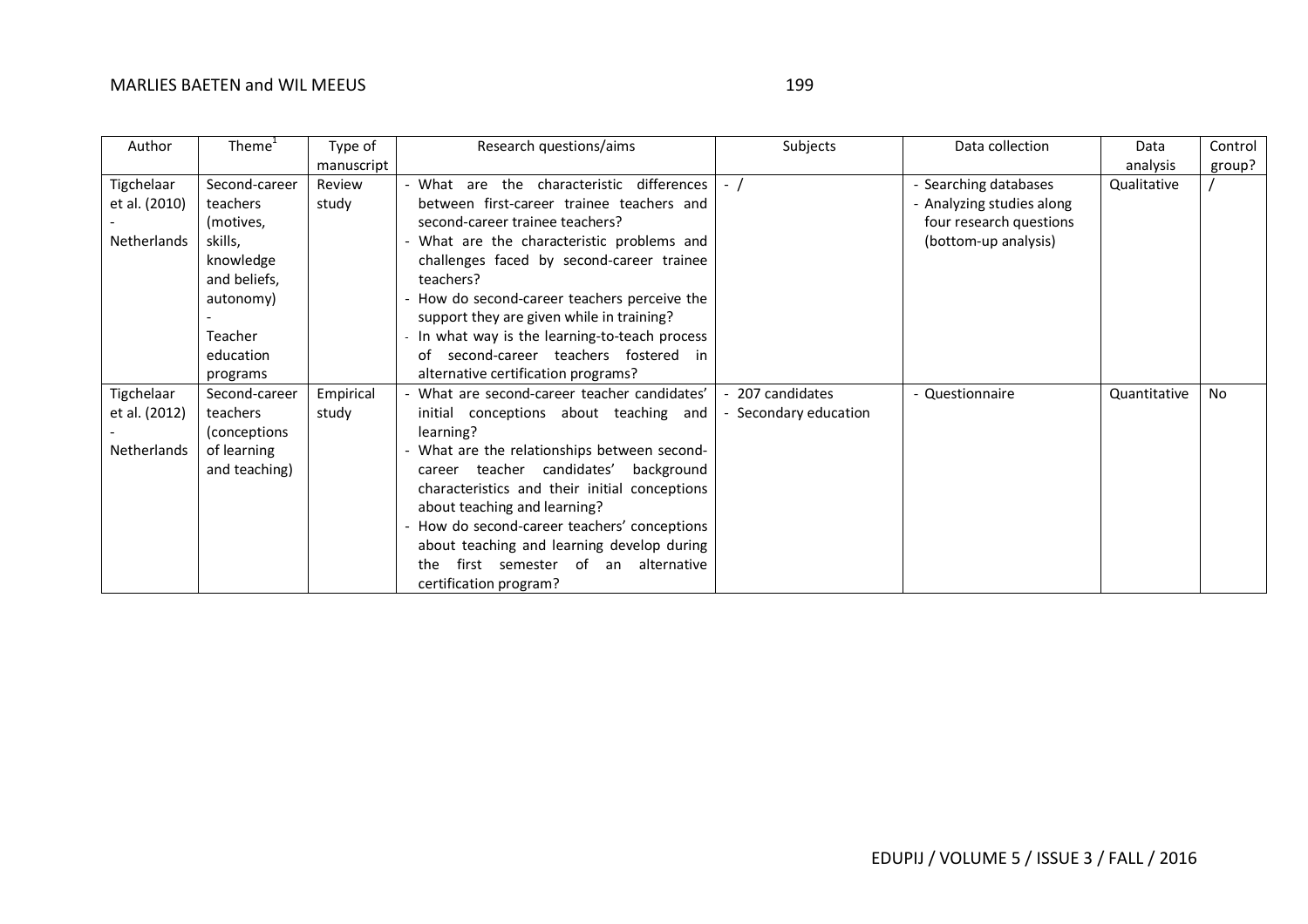| Author                                | Theme $1$                               | Type of            | Research questions/aims                                                                                                                                                                                                                                                                                                                                                                                                                                                         | Subjects                                                                                                                        | Data collection                                                                              | Data         | Control   |
|---------------------------------------|-----------------------------------------|--------------------|---------------------------------------------------------------------------------------------------------------------------------------------------------------------------------------------------------------------------------------------------------------------------------------------------------------------------------------------------------------------------------------------------------------------------------------------------------------------------------|---------------------------------------------------------------------------------------------------------------------------------|----------------------------------------------------------------------------------------------|--------------|-----------|
|                                       |                                         | manuscript         |                                                                                                                                                                                                                                                                                                                                                                                                                                                                                 |                                                                                                                                 |                                                                                              | analysis     | group?    |
| Unruh &<br>Holt (2012)<br><b>USA</b>  | Teacher<br>education<br>programs        | Empirical<br>study | - What kind of support do alternative-entry<br>teachers find most helpful?<br>How did their 1st year of teaching<br>experiences match their expectations?<br>- How did the provision of beginning teacher<br>supports affect their perception of teaching<br>as a career?<br>- How did those supports affect their sense of<br>efficacy as a teacher?<br>- How were the perceptions of the support<br>that they received different from those of<br>traditional-entry teachers? | 83 teachers (63<br>traditionally certified<br>and 20 alternatively<br>certified teachers)<br>Primary and secondary<br>education | - Survey                                                                                     | Quantitative | Yes       |
| Uusimaki<br>(2011)<br>Australia       | Teacher<br>education<br>programs        | Empirical<br>study | - This study reports on a small cohort of<br>mature-aged graduates' experiences in a<br>one-year postgraduate teacher education<br>program focusing on middle schooling.                                                                                                                                                                                                                                                                                                        | 12 mature-aged pre-<br>service teachers<br>Middle school                                                                        | - Pre- and post-enactment<br>interviews<br>- Written reflections<br>- Focus group discussion | Qualitative  | <b>No</b> |
| Wayman et<br>al. (2003)<br><b>USA</b> | Second-career<br>teachers<br>(concerns) | Empirical<br>study | Comparing first-year teaching concerns of<br>certified<br>teachers<br>alternatively<br>with<br>traditionally prepared teachers.                                                                                                                                                                                                                                                                                                                                                 | 237 traditionally<br>certified and 154<br>alternatively certified<br>first-year teachers                                        | - Survev                                                                                     | Quantitative | Yes       |
| Williams<br>(2010)<br>Australia       | Second-career<br>teachers               | Empirical<br>study | Examining the tensions inherent in being an<br>expert novice in teacher education, and how<br>one career change student perceived the<br>processes of brokering and reconciliation.                                                                                                                                                                                                                                                                                             | 1 career change student                                                                                                         | - Interview                                                                                  | Qualitative  | No        |